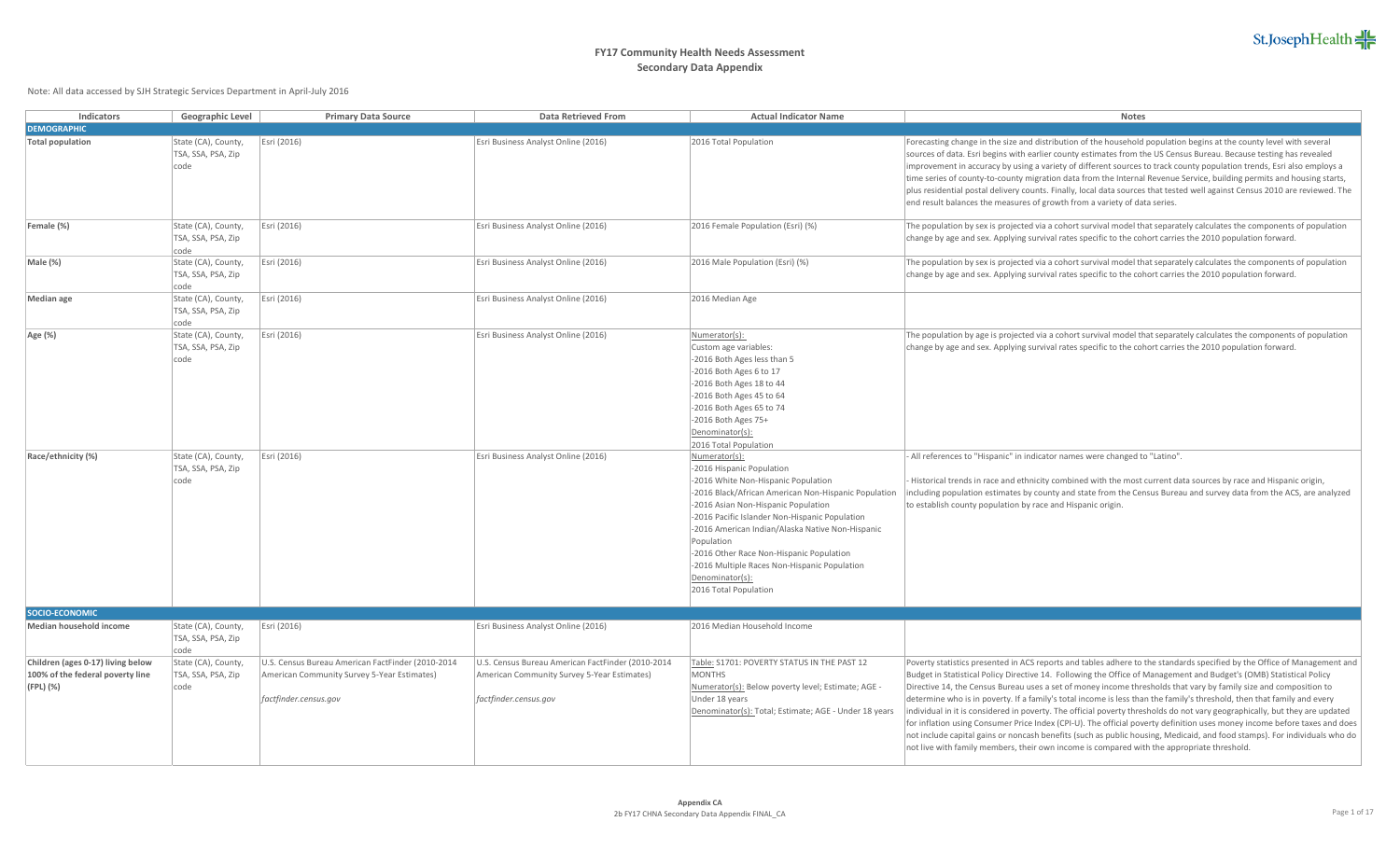| Indicators                                                                | Geographic Level                                  | <b>Primary Data Source</b>                                                                                                | <b>Data Retrieved From</b>                                                                                                | <b>Actual Indicator Name</b>                                                                                                                                                                                                                                                                                                                                                                                                                    | Notes                                                                                                                                                                                                                                                                                                                                                                                                                                                                                                                                                                                                                                                                                                                                                                                                                                                                                                                                                                                                                                                                                                                                                                                                                                                                                                                                                                                                                                                                                                                                                                                                                                                                                                                                                                                                                                                                                                                                                                                                                                                                                                                                                                                                                                                                                                                                                                                                                                                                                                                                                                                                          |
|---------------------------------------------------------------------------|---------------------------------------------------|---------------------------------------------------------------------------------------------------------------------------|---------------------------------------------------------------------------------------------------------------------------|-------------------------------------------------------------------------------------------------------------------------------------------------------------------------------------------------------------------------------------------------------------------------------------------------------------------------------------------------------------------------------------------------------------------------------------------------|----------------------------------------------------------------------------------------------------------------------------------------------------------------------------------------------------------------------------------------------------------------------------------------------------------------------------------------------------------------------------------------------------------------------------------------------------------------------------------------------------------------------------------------------------------------------------------------------------------------------------------------------------------------------------------------------------------------------------------------------------------------------------------------------------------------------------------------------------------------------------------------------------------------------------------------------------------------------------------------------------------------------------------------------------------------------------------------------------------------------------------------------------------------------------------------------------------------------------------------------------------------------------------------------------------------------------------------------------------------------------------------------------------------------------------------------------------------------------------------------------------------------------------------------------------------------------------------------------------------------------------------------------------------------------------------------------------------------------------------------------------------------------------------------------------------------------------------------------------------------------------------------------------------------------------------------------------------------------------------------------------------------------------------------------------------------------------------------------------------------------------------------------------------------------------------------------------------------------------------------------------------------------------------------------------------------------------------------------------------------------------------------------------------------------------------------------------------------------------------------------------------------------------------------------------------------------------------------------------------|
| Older adults (ages 65+) living below<br>100% of the FPL (%)               | State (CA), County,<br>TSA, SSA, PSA, Zip<br>code | U.S. Census Bureau American FactFinder (2010-2014<br>American Community Survey 5-Year Estimates)<br>factfinder.census.gov | U.S. Census Bureau American FactFinder (2010-2014<br>American Community Survey 5-Year Estimates)<br>factfinder.census.gov | Table: S1701: POVERTY STATUS IN THE PAST 12<br><b>MONTHS</b><br>Numerator(s): Below poverty level; Estimate; AGE - 65<br>vears and over<br>Denominator(s): Total; Estimate; AGE - 65 years and<br>lover                                                                                                                                                                                                                                         | Poverty statistics presented in ACS reports and tables adhere to the standards specified by the Office of Management and<br>Budget in Statistical Policy Directive 14. Following the Office of Management and Budget's (OMB) Statistical Policy<br>Directive 14, the Census Bureau uses a set of money income thresholds that vary by family size and composition to<br>determine who is in poverty. If a family's total income is less than the family's threshold, then that family and every<br>individual in it is considered in poverty. The official poverty thresholds do not vary geographically, but they are updated<br>for inflation using Consumer Price Index (CPI-U). The official poverty definition uses money income before taxes and does<br>not include capital gains or noncash benefits (such as public housing, Medicaid, and food stamps). For individuals who do<br>not live with family members, their own income is compared with the appropriate threshold.                                                                                                                                                                                                                                                                                                                                                                                                                                                                                                                                                                                                                                                                                                                                                                                                                                                                                                                                                                                                                                                                                                                                                                                                                                                                                                                                                                                                                                                                                                                                                                                                                         |
| Households living below 100% of the State (CA), County,<br>$ FPL(\%) $    | TSA, SSA, PSA, Zip<br>code                        | U.S. Census Bureau American FactFinder (2010-2014<br>American Community Survey 5-Year Estimates)<br>factfinder.census.gov | U.S. Census Bureau American FactFinder (2010-2014<br>American Community Survey 5-Year Estimates)<br>factfinder.census.gov | FAMILIES IN THE PAST 12 MONTHS<br>Numerator(s) Sum of:<br>Estimate; Total: - Under .50<br>Estimate; Total: - .50 to .74<br>Stimate; Total: - .75 to .99<br>Denominator(s): Estimate; Total:                                                                                                                                                                                                                                                     | Table: B17026: RATIO OF INCOME TO POVERTY LEVEL OF - Universe = Families (A group of two or more people who reside together and who are related by birth, marriage, or<br>adoption)<br>Poverty statistics presented in ACS reports and tables adhere to the standards specified by the Office of Management<br>and Budget in Statistical Policy Directive 14. Following the Office of Management and Budget's (OMB) Statistical Policy<br>Directive 14, the Census Bureau uses a set of money income thresholds that vary by family size and composition to<br>determine who is in poverty. If a family's total income is less than the family's threshold, then that family and every<br>individual in it is considered in poverty. The official poverty thresholds do not vary geographically, but they are updated<br>for inflation using Consumer Price Index (CPI-U). The official poverty definition uses money income before taxes and does<br>not include capital gains or noncash benefits (such as public housing, Medicaid, and food stamps). For individuals who do<br>not live with family members, their own income is compared with the appropriate threshold.<br>- The ratio of income to poverty is a family's or person's income divided by their poverty threshold. Income-to-poverty<br>ratio categories represent variations of the poverty level. Frequently-used ratios include: Ratios below 1.00 (below 100<br>percent of poverty) are below the official poverty definition, while ratios of 1.00 or greater (100 percent of poverty or<br>greater) indicate income above the poverty level. Ratios below 0.50 (50 percent of poverty, that is, income less than half<br>of the poverty threshold) have sometimes been described as "severe poverty", while those with ratios at/or above 1.00<br>percent by less than 1.25 percent have been described as "near poverty".<br>- A family includes a householder and one or more people living in the same household who are related to the<br>householder by birth, marriage, or adoption. All people in a household who are related to the householder are regarded<br>as members of his or her family. A family household may contain people not related to the householder, but those people<br>are not included as part of the householder's family. Thus, the number of family households is equal to the number of<br>families, but family households may include more members than do families. Not all households contain families since a<br>household may comprise a group of unrelated people or one person living alone. |
| Households living below 200% of the State (CA), County,<br><b>FPL (%)</b> | TSA, SSA, PSA, Zip<br>code                        | U.S. Census Bureau American FactFinder, 2010 - 2014<br>(2014 ACS 5-year estimates)<br>(factfinder.census.gov)             | U.S. Census Bureau American FactFinder, 2010 - 2014<br>(2014 ACS 5-year estimates)<br>(factfinder.census.gov)             | Table: B17026: RATIO OF INCOME TO POVERTY LEVEL OF<br><b>FAMILIES IN THE PAST 12 MONTHS</b><br>Numerator(s) Sum of:<br>Estimate; Total: - Under .50<br>- Estimate; Total: - .50 to .74<br>99. Estimate; Total: - .75 to<br>Estimate; Total: - 1.00 to 1.24<br>Estimate; Total: - 1.25 to 1.49<br>Estimate; Total: - 1.50 to 1.74<br>Estimate; Total: - 1.75 to 1.84<br>Estimate; Total: - 1.85 to 1.99<br>Denominator(s):<br>- Estimate; Total: |                                                                                                                                                                                                                                                                                                                                                                                                                                                                                                                                                                                                                                                                                                                                                                                                                                                                                                                                                                                                                                                                                                                                                                                                                                                                                                                                                                                                                                                                                                                                                                                                                                                                                                                                                                                                                                                                                                                                                                                                                                                                                                                                                                                                                                                                                                                                                                                                                                                                                                                                                                                                                |
| Unemployment rate (%)                                                     | State (CA), County,<br>TSA, SSA, PSA, Zip<br>code | U.S. Census Bureau American FactFinder, 2010 - 2014<br>(2014 ACS 5-year estimates)<br>(factfinder.census.gov)             | U.S. Census Bureau American FactFinder (2010-2014<br>American Community Survey 5-Year Estimates)<br>factfinder.census.gov | Table: B23025: EMPLOYMENT STATUS FOR THE<br>POPULATION 16 YEARS AND OVER<br>Numerator(s): Estimate; In labor force: - Civilian labor<br>force: - Unemployed<br>Denominator(s): Estimate; In labor force: - Civilian labor<br>force:                                                                                                                                                                                                             | All civilians 16 years old and over are classified as unemployed if they (1) were neither "at work" nor "with a job but not<br>at work" during the reference week, and (2) were actively looking for work during the last 4 weeks, and (3) were available<br>to accept a job. Also included as unemployed are civilians who did not work at all during the reference week, were waiting<br>to be called back to a job from which they had been laid off, and were available for work except for temporary illness.                                                                                                                                                                                                                                                                                                                                                                                                                                                                                                                                                                                                                                                                                                                                                                                                                                                                                                                                                                                                                                                                                                                                                                                                                                                                                                                                                                                                                                                                                                                                                                                                                                                                                                                                                                                                                                                                                                                                                                                                                                                                                             |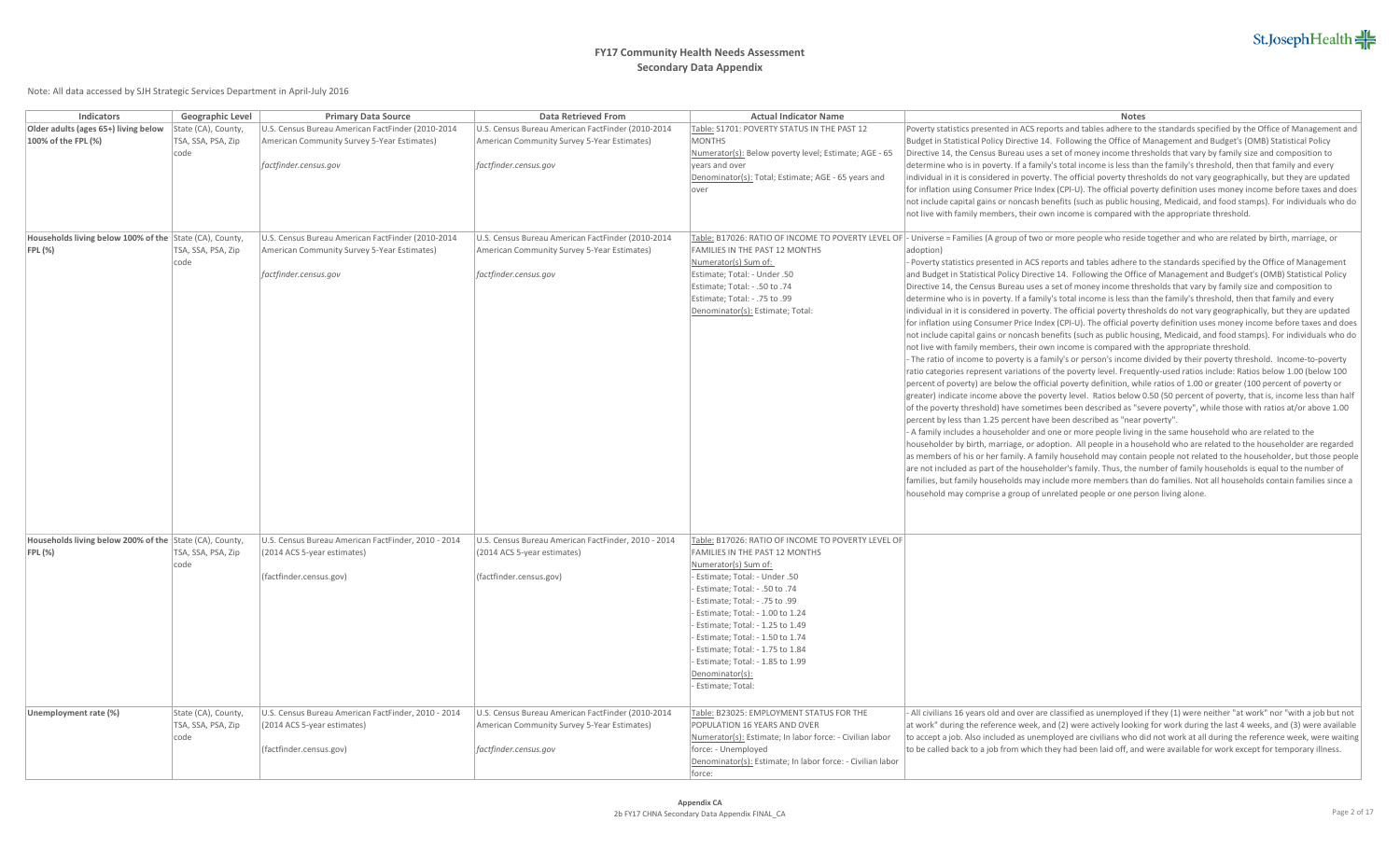# **FY17 Community Health Needs Assessment Secondary Data Appendix**

| Indicators                                         | Geographic Level                          | <b>Primary Data Source</b>                                                                                                                                            | Data Retrieved From                                                                                                                              | <b>Actual Indicator Name</b>                                                                | <b>Notes</b>                                                                                                                                                                                                                                |
|----------------------------------------------------|-------------------------------------------|-----------------------------------------------------------------------------------------------------------------------------------------------------------------------|--------------------------------------------------------------------------------------------------------------------------------------------------|---------------------------------------------------------------------------------------------|---------------------------------------------------------------------------------------------------------------------------------------------------------------------------------------------------------------------------------------------|
| Population ages 25+ with less than                 | State (CA), County,                       | U.S. Census Bureau American FactFinder, 2010 - 2014                                                                                                                   | U.S. Census Bureau American FactFinder (2010-2014                                                                                                | Table: DP02: SELECTED SOCIAL CHARACTERISTICS IN THE                                         |                                                                                                                                                                                                                                             |
| high school diploma (%)                            | TSA, SSA, PSA, Zip                        | (2014 ACS 5-year estimates)                                                                                                                                           | American Community Survey 5-Year Estimates)                                                                                                      | <b>UNITED STATES</b>                                                                        |                                                                                                                                                                                                                                             |
|                                                    | code                                      |                                                                                                                                                                       |                                                                                                                                                  | Numerator(s) Sum of:                                                                        |                                                                                                                                                                                                                                             |
|                                                    |                                           | (factfinder.census.gov)                                                                                                                                               | factfinder.census.gov                                                                                                                            | Estimate; EDUCATIONAL ATTAINMENT - Population 25                                            |                                                                                                                                                                                                                                             |
|                                                    |                                           |                                                                                                                                                                       |                                                                                                                                                  | years and over - Less than 9th grade                                                        |                                                                                                                                                                                                                                             |
|                                                    |                                           |                                                                                                                                                                       |                                                                                                                                                  | Estimate; EDUCATIONAL ATTAINMENT - Population 25                                            |                                                                                                                                                                                                                                             |
|                                                    |                                           |                                                                                                                                                                       |                                                                                                                                                  | years and over - 9th to 12th grade, no diploma                                              |                                                                                                                                                                                                                                             |
|                                                    |                                           |                                                                                                                                                                       |                                                                                                                                                  | Denominator(s): Estimate; EDUCATIONAL ATTAINMENT                                            |                                                                                                                                                                                                                                             |
|                                                    |                                           |                                                                                                                                                                       |                                                                                                                                                  | Population 25 years and over                                                                |                                                                                                                                                                                                                                             |
|                                                    |                                           |                                                                                                                                                                       |                                                                                                                                                  |                                                                                             |                                                                                                                                                                                                                                             |
| Gini coefficient (measure of income                |                                           | State (CA), County, Zip California Health Interview Survey-Neighborhood Edition California Health Interview Survey-Neighborhood Edition Income Inequality (GINI) (0+) |                                                                                                                                                  |                                                                                             | The Gini coefficient measures the income distribution of an area's residents. A Gini coefficient of zero expresses perfect                                                                                                                  |
| inequality)                                        | code                                      | 2014                                                                                                                                                                  | $-2014$                                                                                                                                          |                                                                                             | equality, where, for example, everyone has the same income. A Gini coefficient of 1 (or 100%) expresses maximal                                                                                                                             |
|                                                    |                                           |                                                                                                                                                                       |                                                                                                                                                  |                                                                                             | inequality among values (e.g., for a large number of people, only one person has all the income or consumption, and all                                                                                                                     |
|                                                    |                                           |                                                                                                                                                                       |                                                                                                                                                  |                                                                                             | lothers have none)                                                                                                                                                                                                                          |
| Low-income food insecurity (ages                   | State (CA), County,                       |                                                                                                                                                                       | California Health Interview Survey-Neighborhood Edition California Health Interview Survey-Neighborhood Edition Low-Income food insecurity (18+) |                                                                                             | Provides information on whether the respondent has consistent ability to afford enough food. Asked of adults ages 18+                                                                                                                       |
| $18+$                                              | TSA, SSA, PSA, Zip                        | 2014                                                                                                                                                                  | 2014                                                                                                                                             |                                                                                             | with an income < 200% FPL. Those not asked are considered to be food secure.                                                                                                                                                                |
| Population enrolled in Medi-Cal (%)                | code<br>State (CA), County,               | U.S. Census Bureau American FactFinder (2010-2014                                                                                                                     | U.S. Census Bureau American FactFinder (2010-2014                                                                                                | Table: S2701: HEALTH INSURANCE COVERAGE STATUS                                              | Universe: Total civilian noninstitutionalized population                                                                                                                                                                                    |
|                                                    | TSA, SSA, PSA, Zip                        | American Community Survey 5-Year Estimates)                                                                                                                           | American Community Survey 5-Year Estimates)                                                                                                      | Numerator(s):                                                                               | Medicaid or other means-tested public coverage = coverage through Medicaid, Medical Assistance, or any kind of                                                                                                                              |
|                                                    | code                                      |                                                                                                                                                                       |                                                                                                                                                  | Number Insured by Coverage Type; Estimate; HEALTH                                           | government-assistance plan for those with low incomes or a disability                                                                                                                                                                       |
|                                                    |                                           | factfinder.census.gov                                                                                                                                                 | factfinder.census.gov                                                                                                                            | COVERAGE BY TYPE - Medicaid/means-tested public                                             |                                                                                                                                                                                                                                             |
|                                                    |                                           |                                                                                                                                                                       |                                                                                                                                                  | coverage                                                                                    |                                                                                                                                                                                                                                             |
|                                                    |                                           |                                                                                                                                                                       |                                                                                                                                                  | Denominator(s): Total; Estimate; Total civilian                                             |                                                                                                                                                                                                                                             |
|                                                    |                                           |                                                                                                                                                                       |                                                                                                                                                  | noninstitutionalized population                                                             |                                                                                                                                                                                                                                             |
|                                                    |                                           |                                                                                                                                                                       |                                                                                                                                                  |                                                                                             |                                                                                                                                                                                                                                             |
| Language spoken at home (%)<br><b>Only English</b> | State (CA), County,<br>TSA, SSA, PSA, Zip | U.S. Census Bureau American FactFinder (2010-2014<br>American Community Survey 5-Year Estimates)                                                                      | U.S. Census Bureau American FactFinder (2010-2014<br>American Community Survey 5-Year Estimates)                                                 | TO SPEAK ENGLISH FOR THE POPULATION 5 YEARS AND addition to English or in place of English. | Table: B16001: LANGUAGE SPOKEN AT HOME BY ABILITY The language currently used by respondents at home, either "English only" or a non-English language which is used in                                                                      |
|                                                    | code                                      |                                                                                                                                                                       |                                                                                                                                                  | OVER                                                                                        |                                                                                                                                                                                                                                             |
|                                                    |                                           | factfinder.census.gov                                                                                                                                                 | factfinder.census.gov                                                                                                                            | Numerator(s):                                                                               |                                                                                                                                                                                                                                             |
|                                                    |                                           |                                                                                                                                                                       |                                                                                                                                                  | Estimate; Total: - Speak only English                                                       |                                                                                                                                                                                                                                             |
|                                                    |                                           |                                                                                                                                                                       |                                                                                                                                                  | Denominator(s):                                                                             |                                                                                                                                                                                                                                             |
|                                                    |                                           |                                                                                                                                                                       |                                                                                                                                                  | Estimate; Total:                                                                            |                                                                                                                                                                                                                                             |
| Language spoken at home - other                    |                                           |                                                                                                                                                                       | U.S. Census Bureau American FactFinder (2010-2014                                                                                                |                                                                                             | Universe: Population 5 years and over                                                                                                                                                                                                       |
| than English and speaks English less               |                                           |                                                                                                                                                                       | American Community Survey 5-Year Estimates)                                                                                                      |                                                                                             | Methodology: In accordance to the language requirement for 501r for financial assistance policy plan language                                                                                                                               |
| than "very well" (%)                               |                                           |                                                                                                                                                                       |                                                                                                                                                  |                                                                                             | summary translation, languages with a threshold of 1,000 individuals or more of the respective ministries' total service                                                                                                                    |
|                                                    |                                           |                                                                                                                                                                       | factfinder.census.gov                                                                                                                            |                                                                                             | area who speak a language other than English and speaks English less than "very well" at home are listed as a separate<br>language group. Any language in which less than 1,000 individuals spoke a language other than English at home and |
|                                                    |                                           |                                                                                                                                                                       |                                                                                                                                                  |                                                                                             | spoke English less than "very well" that did not meet the threshold was added into the "Other languages" group. The top                                                                                                                     |
|                                                    |                                           |                                                                                                                                                                       |                                                                                                                                                  |                                                                                             | three highest language groups that did not meet the threshold have been outlined in the footnote.                                                                                                                                           |
|                                                    |                                           |                                                                                                                                                                       |                                                                                                                                                  |                                                                                             | More information regarding the 39 language groups may be found here:                                                                                                                                                                        |
|                                                    |                                           |                                                                                                                                                                       |                                                                                                                                                  |                                                                                             | http://www.census.gov/topics/population/language-use/about.html                                                                                                                                                                             |
|                                                    |                                           |                                                                                                                                                                       |                                                                                                                                                  |                                                                                             |                                                                                                                                                                                                                                             |
|                                                    |                                           |                                                                                                                                                                       |                                                                                                                                                  |                                                                                             |                                                                                                                                                                                                                                             |
|                                                    |                                           |                                                                                                                                                                       |                                                                                                                                                  |                                                                                             | $\mathbb{R}$<br><b>POF</b>                                                                                                                                                                                                                  |
|                                                    |                                           |                                                                                                                                                                       |                                                                                                                                                  |                                                                                             |                                                                                                                                                                                                                                             |
|                                                    |                                           |                                                                                                                                                                       |                                                                                                                                                  |                                                                                             | Language Groups<br>Language Code List                                                                                                                                                                                                       |
|                                                    |                                           |                                                                                                                                                                       |                                                                                                                                                  |                                                                                             |                                                                                                                                                                                                                                             |
|                                                    |                                           |                                                                                                                                                                       |                                                                                                                                                  |                                                                                             |                                                                                                                                                                                                                                             |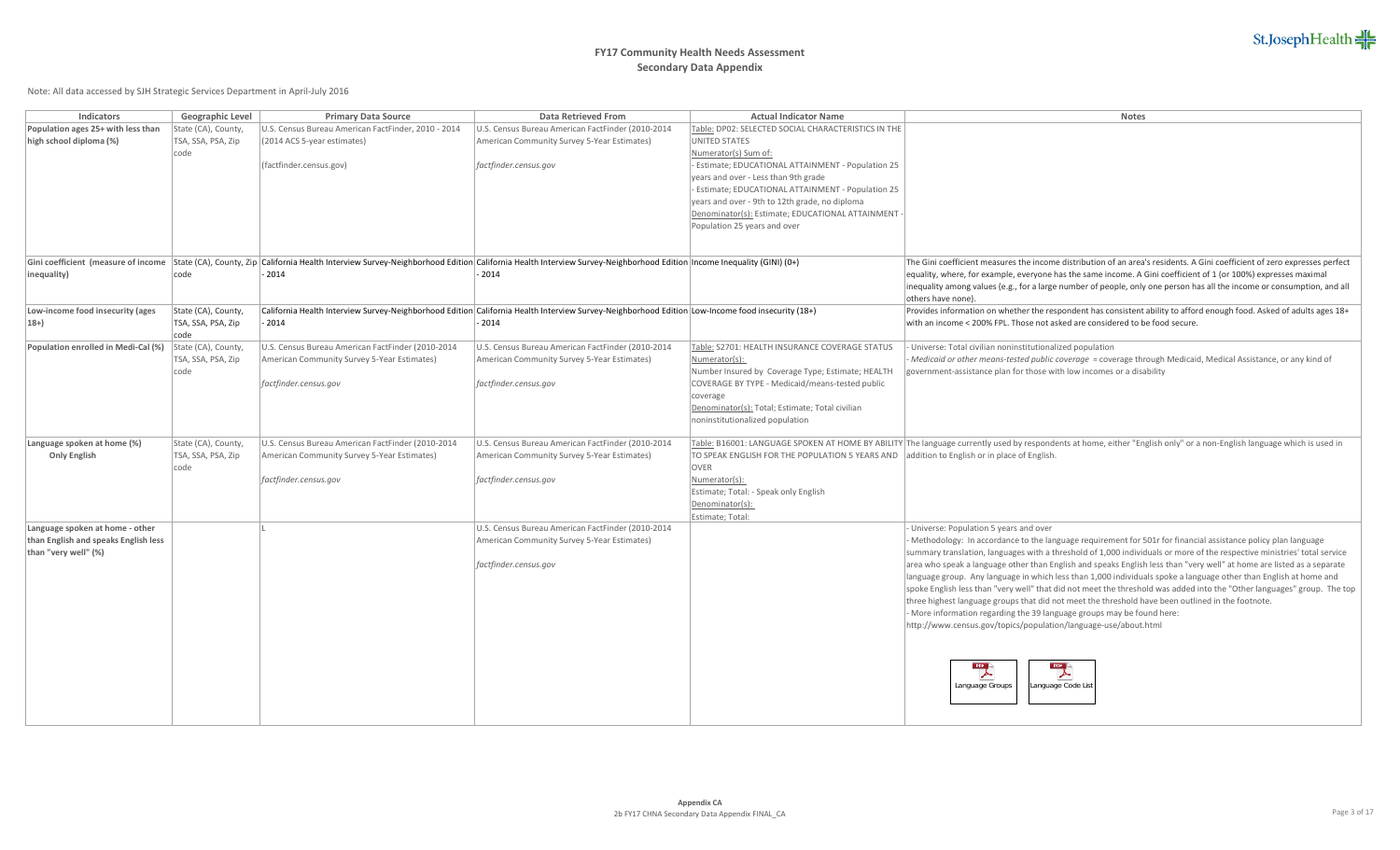

| Indicators                 | Geographic Level                          | <b>Primary Data Source</b>                                                                       | Data Retrieved From                                                                              | <b>Actual Indicator Name</b>                                                                                                               | Notes                                                                                                                           |
|----------------------------|-------------------------------------------|--------------------------------------------------------------------------------------------------|--------------------------------------------------------------------------------------------------|--------------------------------------------------------------------------------------------------------------------------------------------|---------------------------------------------------------------------------------------------------------------------------------|
| Spanish                    | State (CA), County,                       | U.S. Census Bureau American FactFinder (2010-2014                                                | U.S. Census Bureau American FactFinder (2010-2014                                                | Table: B16001: LANGUAGE SPOKEN AT HOME BY ABILITY Spanish = Spanish, Ladino, Pachuco                                                       |                                                                                                                                 |
|                            | TSA, SSA, PSA, Zip                        | American Community Survey 5-Year Estimates)                                                      | American Community Survey 5-Year Estimates)                                                      | TO SPEAK ENGLISH FOR THE POPULATION 5 YEARS AND                                                                                            |                                                                                                                                 |
|                            | code                                      |                                                                                                  |                                                                                                  | OVER                                                                                                                                       |                                                                                                                                 |
|                            |                                           | factfinder.census.gov                                                                            | factfinder.census.gov                                                                            | Numerator(s): Estimate; Total: - Spanish or Spanish                                                                                        |                                                                                                                                 |
|                            |                                           |                                                                                                  |                                                                                                  | Creole: - Speak English less than "very well"                                                                                              |                                                                                                                                 |
|                            |                                           |                                                                                                  |                                                                                                  | Denominator(s): Estimate; Total                                                                                                            |                                                                                                                                 |
|                            |                                           |                                                                                                  |                                                                                                  |                                                                                                                                            |                                                                                                                                 |
| French                     | State (CA), County,                       | U.S. Census Bureau American FactFinder (2010-2014                                                | U.S. Census Bureau American FactFinder (2010-2014                                                | Table: B16001: LANGUAGE SPOKEN AT HOME BY ABILITY French = French, Provencal, Patois, Cajun                                                |                                                                                                                                 |
|                            | TSA, SSA, PSA, Zip                        | American Community Survey 5-Year Estimates)                                                      | American Community Survey 5-Year Estimates)                                                      | TO SPEAK ENGLISH FOR THE POPULATION 5 YEARS AND                                                                                            |                                                                                                                                 |
|                            | code                                      |                                                                                                  |                                                                                                  | OVER                                                                                                                                       |                                                                                                                                 |
|                            |                                           | factfinder.census.gov                                                                            | factfinder.census.gov                                                                            | Numerator(s): Estimate; Total: - French (incl. Patois,                                                                                     |                                                                                                                                 |
|                            |                                           |                                                                                                  |                                                                                                  | Cajun): - Speak English less than "very well"                                                                                              |                                                                                                                                 |
|                            |                                           |                                                                                                  |                                                                                                  | Denominator(s): Estimate; Total                                                                                                            |                                                                                                                                 |
|                            |                                           |                                                                                                  |                                                                                                  |                                                                                                                                            |                                                                                                                                 |
| <b>French Creole</b>       | State (CA), County,                       | U.S. Census Bureau American FactFinder (2010-2014                                                | U.S. Census Bureau American FactFinder (2010-2014                                                | Table: B16001: LANGUAGE SPOKEN AT HOME BY ABILITY                                                                                          |                                                                                                                                 |
|                            | TSA, SSA, PSA, Zip                        | American Community Survey 5-Year Estimates)                                                      | American Community Survey 5-Year Estimates)                                                      | TO SPEAK ENGLISH FOR THE POPULATION 5 YEARS AND                                                                                            |                                                                                                                                 |
|                            | code                                      |                                                                                                  |                                                                                                  | OVER                                                                                                                                       |                                                                                                                                 |
|                            |                                           | factfinder.census.gov                                                                            | factfinder.census.gov                                                                            | Estimate; Total: - French Creole: - Speak English less than                                                                                |                                                                                                                                 |
|                            |                                           |                                                                                                  |                                                                                                  | "very well"                                                                                                                                |                                                                                                                                 |
|                            |                                           |                                                                                                  |                                                                                                  | Denominator(s): Estimate; Total                                                                                                            |                                                                                                                                 |
| Italian                    | State (CA), County,                       | U.S. Census Bureau American FactFinder (2010-2014                                                | U.S. Census Bureau American FactFinder (2010-2014                                                | Table: B16001: LANGUAGE SPOKEN AT HOME BY ABILITY                                                                                          |                                                                                                                                 |
|                            | TSA, SSA, PSA, Zip                        | American Community Survey 5-Year Estimates)                                                      | American Community Survey 5-Year Estimates)                                                      | TO SPEAK ENGLISH FOR THE POPULATION 5 YEARS AND                                                                                            |                                                                                                                                 |
|                            | code                                      |                                                                                                  |                                                                                                  | <b>OVER</b>                                                                                                                                |                                                                                                                                 |
|                            |                                           | factfinder.census.gov                                                                            | factfinder.census.gov                                                                            | Numerator(s): Estimate; Total: - Italian: - Speak English                                                                                  |                                                                                                                                 |
|                            |                                           |                                                                                                  |                                                                                                  | less than "very well"                                                                                                                      |                                                                                                                                 |
|                            |                                           |                                                                                                  |                                                                                                  | Denominator(s): Estimate; Total                                                                                                            |                                                                                                                                 |
| Portuguese                 | State (CA), County,<br>TSA, SSA, PSA, Zip | U.S. Census Bureau American FactFinder (2010-2014<br>American Community Survey 5-Year Estimates) | U.S. Census Bureau American FactFinder (2010-2014<br>American Community Survey 5-Year Estimates) | Table: B16001: LANGUAGE SPOKEN AT HOME BY ABILITY Portuguese = Portuguese, Papia Mentae<br>TO SPEAK ENGLISH FOR THE POPULATION 5 YEARS AND |                                                                                                                                 |
|                            | code                                      |                                                                                                  |                                                                                                  | OVER                                                                                                                                       |                                                                                                                                 |
|                            |                                           | factfinder.census.gov                                                                            | factfinder.census.gov                                                                            | Numerator(s): Estimate; Total: - Portuguese or                                                                                             |                                                                                                                                 |
|                            |                                           |                                                                                                  |                                                                                                  | Portuguese Creole: - Speak English less than "very well"                                                                                   |                                                                                                                                 |
|                            |                                           |                                                                                                  |                                                                                                  | Denominator(s): Estimate; Total                                                                                                            |                                                                                                                                 |
|                            |                                           |                                                                                                  |                                                                                                  |                                                                                                                                            |                                                                                                                                 |
| German                     | State (CA), County,                       | U.S. Census Bureau American FactFinder (2010-2014                                                | U.S. Census Bureau American FactFinder (2010-2014                                                | Table: B16001: LANGUAGE SPOKEN AT HOME BY ABILITY German = German, Luxembourgian                                                           |                                                                                                                                 |
|                            | TSA, SSA, PSA, Zip<br>code                | American Community Survey 5-Year Estimates)                                                      | American Community Survey 5-Year Estimates)                                                      | TO SPEAK ENGLISH FOR THE POPULATION 5 YEARS AND<br>OVER                                                                                    |                                                                                                                                 |
|                            |                                           | factfinder.census.gov                                                                            | factfinder.census.gov                                                                            | Numerator(s): Estimate; Total: - German: - Speak English                                                                                   |                                                                                                                                 |
|                            |                                           |                                                                                                  |                                                                                                  | less than "very well"                                                                                                                      |                                                                                                                                 |
|                            |                                           |                                                                                                  |                                                                                                  | Denominator(s): Estimate; Total                                                                                                            |                                                                                                                                 |
| Yiddish                    | State (CA), County,                       | U.S. Census Bureau American FactFinder (2010-2014                                                | U.S. Census Bureau American FactFinder (2010-2014                                                | Table: B16001: LANGUAGE SPOKEN AT HOME BY ABILITY                                                                                          |                                                                                                                                 |
|                            | TSA, SSA, PSA, Zip                        | American Community Survey 5-Year Estimates)                                                      | American Community Survey 5-Year Estimates)                                                      | TO SPEAK ENGLISH FOR THE POPULATION 5 YEARS AND                                                                                            |                                                                                                                                 |
|                            | code                                      |                                                                                                  |                                                                                                  | <b>OVER</b>                                                                                                                                |                                                                                                                                 |
|                            |                                           | factfinder.census.gov                                                                            | factfinder.census.gov                                                                            | Numerator(s): Estimate; Total: - Yiddish: - Speak English                                                                                  |                                                                                                                                 |
|                            |                                           |                                                                                                  |                                                                                                  | less than "very well"                                                                                                                      |                                                                                                                                 |
| <b>Other West Germanic</b> |                                           | U.S. Census Bureau American FactFinder (2010-2014                                                | U.S. Census Bureau American FactFinder (2010-2014                                                | Denominator(s): Estimate; Total                                                                                                            |                                                                                                                                 |
| Languages                  | State (CA), County,<br>TSA, SSA, PSA, Zip | American Community Survey 5-Year Estimates)                                                      | American Community Survey 5-Year Estimates)                                                      | TO SPEAK ENGLISH FOR THE POPULATION 5 YEARS AND                                                                                            | Table: B16001: LANGUAGE SPOKEN AT HOME BY ABILITY Other West Germanic Languages = Pennsylvania Dutch, Dutch, Afrikaans, Frisian |
|                            | code                                      |                                                                                                  |                                                                                                  | <b>OVER</b>                                                                                                                                |                                                                                                                                 |
|                            |                                           | factfinder.census.gov                                                                            | factfinder.census.gov                                                                            | Numerator(s): Estimate; Total: - Other West Germanic                                                                                       |                                                                                                                                 |
|                            |                                           |                                                                                                  |                                                                                                  | languages: - Speak English less than "very well"                                                                                           |                                                                                                                                 |
|                            |                                           |                                                                                                  |                                                                                                  | Denominator(s): Estimate; Total                                                                                                            |                                                                                                                                 |
|                            |                                           |                                                                                                  |                                                                                                  |                                                                                                                                            |                                                                                                                                 |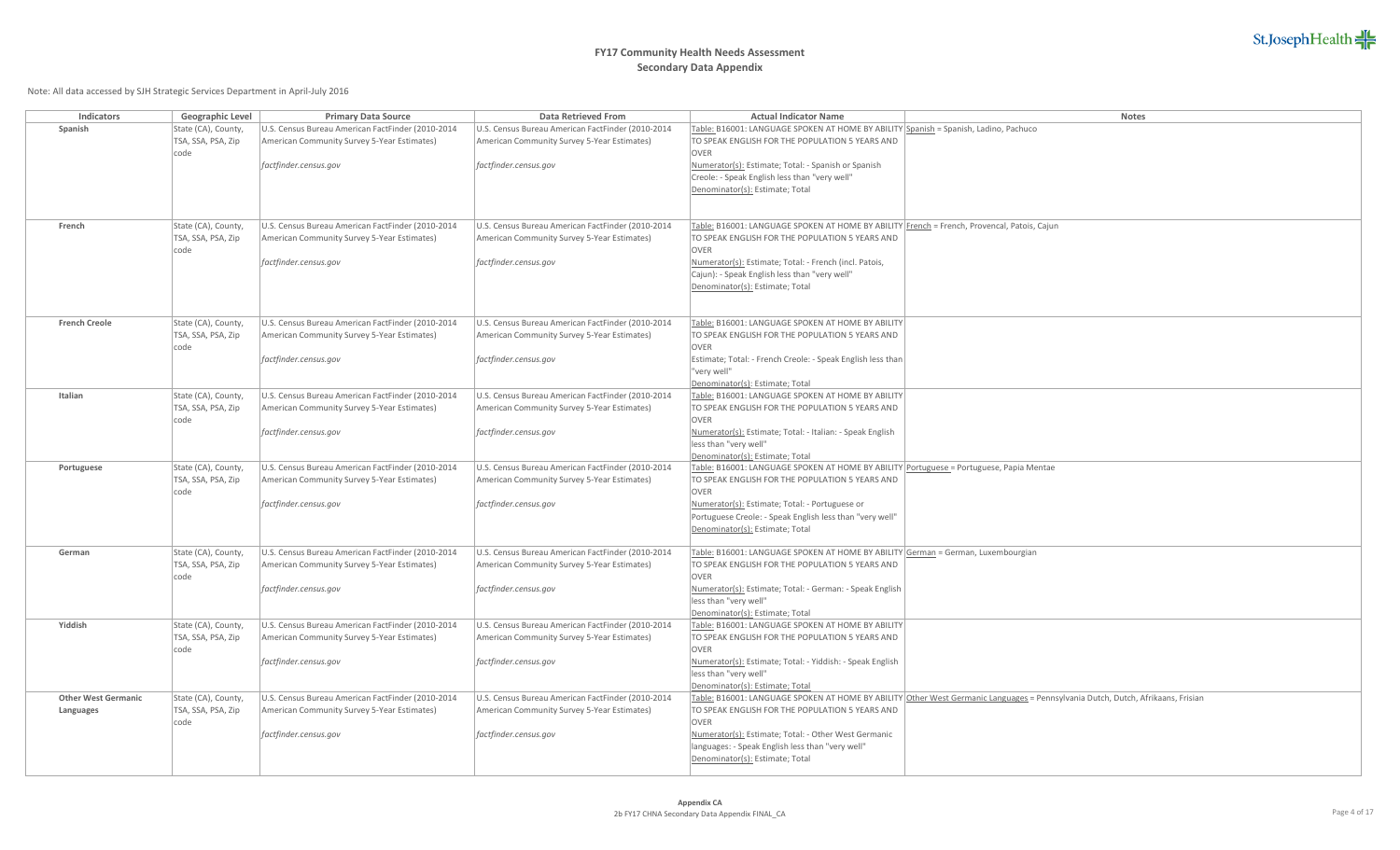

| Indicators                    | Geographic Level                          | <b>Primary Data Source</b>                                                                       | <b>Data Retrieved From</b>                                                                       | <b>Actual Indicator Name</b>                                                                          | Notes                                                                                                                                                                  |
|-------------------------------|-------------------------------------------|--------------------------------------------------------------------------------------------------|--------------------------------------------------------------------------------------------------|-------------------------------------------------------------------------------------------------------|------------------------------------------------------------------------------------------------------------------------------------------------------------------------|
| <b>Scandinavian languages</b> | State (CA), County,                       | U.S. Census Bureau American FactFinder (2010-2014                                                | U.S. Census Bureau American FactFinder (2010-2014                                                |                                                                                                       | Table: B16001: LANGUAGE SPOKEN AT HOME BY ABILITY Scandinavian languages = Swedish, Danish, Norwegian, Icelandic, Faroese                                              |
|                               | TSA, SSA, PSA, Zip                        | American Community Survey 5-Year Estimates)                                                      | American Community Survey 5-Year Estimates)                                                      | TO SPEAK ENGLISH FOR THE POPULATION 5 YEARS AND                                                       |                                                                                                                                                                        |
|                               | code                                      |                                                                                                  |                                                                                                  | <b>OVER</b>                                                                                           |                                                                                                                                                                        |
|                               |                                           | factfinder.census.gov                                                                            | factfinder.census.gov                                                                            | Numerator(s): Estimate; Total: - Scandinavian languages:                                              |                                                                                                                                                                        |
|                               |                                           |                                                                                                  |                                                                                                  | Speak English less than "very well"                                                                   |                                                                                                                                                                        |
|                               |                                           |                                                                                                  |                                                                                                  | Denominator(s): Estimate; Total                                                                       |                                                                                                                                                                        |
| Greek                         | State (CA), County,                       | U.S. Census Bureau American FactFinder (2010-2014                                                | U.S. Census Bureau American FactFinder (2010-2014                                                | Table: B16001: LANGUAGE SPOKEN AT HOME BY ABILITY                                                     |                                                                                                                                                                        |
|                               | TSA, SSA, PSA, Zip<br>code                | American Community Survey 5-Year Estimates)                                                      | American Community Survey 5-Year Estimates)                                                      | TO SPEAK ENGLISH FOR THE POPULATION 5 YEARS AND<br><b>OVER</b>                                        |                                                                                                                                                                        |
|                               |                                           | factfinder.census.gov                                                                            | factfinder.census.gov                                                                            | Numerator(s): Estimate; Total: - Greek: - Speak English                                               |                                                                                                                                                                        |
|                               |                                           |                                                                                                  |                                                                                                  | less than "very well"                                                                                 |                                                                                                                                                                        |
|                               |                                           |                                                                                                  |                                                                                                  | Denominator(s): Estimate; Total                                                                       |                                                                                                                                                                        |
| Russian                       | State (CA), County,                       | U.S. Census Bureau American FactFinder (2010-2014                                                | U.S. Census Bureau American FactFinder (2010-2014                                                | Table: B16001: LANGUAGE SPOKEN AT HOME BY ABILITY                                                     |                                                                                                                                                                        |
|                               | TSA, SSA, PSA, Zip                        | American Community Survey 5-Year Estimates)                                                      | American Community Survey 5-Year Estimates)                                                      | TO SPEAK ENGLISH FOR THE POPULATION 5 YEARS AND                                                       |                                                                                                                                                                        |
|                               | code                                      |                                                                                                  |                                                                                                  | <b>OVER</b>                                                                                           |                                                                                                                                                                        |
|                               |                                           | factfinder.census.gov                                                                            | factfinder.census.gov                                                                            | Numerator(s): Estimate; Total: - Russian: - Speak English                                             |                                                                                                                                                                        |
|                               |                                           |                                                                                                  |                                                                                                  | less than "very well"                                                                                 |                                                                                                                                                                        |
|                               |                                           |                                                                                                  |                                                                                                  | Denominator(s): Estimate; Total                                                                       |                                                                                                                                                                        |
| Polish                        | State (CA), County,                       | U.S. Census Bureau American FactFinder (2010-2014                                                | U.S. Census Bureau American FactFinder (2010-2014                                                | Table: B16001: LANGUAGE SPOKEN AT HOME BY ABILITY                                                     |                                                                                                                                                                        |
|                               | TSA, SSA, PSA, Zip                        | American Community Survey 5-Year Estimates)                                                      | American Community Survey 5-Year Estimates)                                                      | TO SPEAK ENGLISH FOR THE POPULATION 5 YEARS AND                                                       |                                                                                                                                                                        |
|                               | code                                      |                                                                                                  |                                                                                                  | <b>OVER</b>                                                                                           |                                                                                                                                                                        |
|                               |                                           | factfinder.census.gov                                                                            | factfinder.census.gov                                                                            | Numerator(s): Estimate; Total: - Polish: - Speak English                                              |                                                                                                                                                                        |
|                               |                                           |                                                                                                  |                                                                                                  | less than "very well"                                                                                 |                                                                                                                                                                        |
| Serbo-Croatian                | State (CA), County,                       | U.S. Census Bureau American FactFinder (2010-2014                                                | U.S. Census Bureau American FactFinder (2010-2014                                                | Denominator(s): Estimate; Total<br>Table: B16001: LANGUAGE SPOKEN AT HOME BY ABILITY Serbo-Croatian = |                                                                                                                                                                        |
|                               | TSA, SSA, PSA, Zip                        | American Community Survey 5-Year Estimates)                                                      | American Community Survey 5-Year Estimates)                                                      | TO SPEAK ENGLISH FOR THE POPULATION 5 YEARS AND                                                       | 649 Serbocroatian                                                                                                                                                      |
|                               | code                                      |                                                                                                  |                                                                                                  | OVER                                                                                                  | 650 Croatian                                                                                                                                                           |
|                               |                                           | factfinder.census.gov                                                                            | factfinder.census.gov                                                                            | Numerator(s): Estimate; Total: - Serbo-Croatian: - Speak   651 Serbian                                |                                                                                                                                                                        |
|                               |                                           |                                                                                                  |                                                                                                  | English less than "very well"                                                                         |                                                                                                                                                                        |
|                               |                                           |                                                                                                  |                                                                                                  | Denominator(s): Estimate; Total                                                                       |                                                                                                                                                                        |
| <b>Other Slavic languages</b> | State (CA), County,                       | U.S. Census Bureau American FactFinder (2010-2014                                                | U.S. Census Bureau American FactFinder (2010-2014                                                |                                                                                                       | Table: B16001: LANGUAGE SPOKEN AT HOME BY ABILITY Other Slavic languages = Bielorussian, Ukrainian, Czech, Kashubian, Lusatian, Slovak, Bulgarian, Macedonian, Slovene |
|                               | TSA, SSA, PSA, Zip                        | American Community Survey 5-Year Estimates)                                                      | American Community Survey 5-Year Estimates)                                                      | TO SPEAK ENGLISH FOR THE POPULATION 5 YEARS AND                                                       |                                                                                                                                                                        |
|                               | code                                      |                                                                                                  |                                                                                                  | OVER                                                                                                  |                                                                                                                                                                        |
|                               |                                           | factfinder.census.gov                                                                            | factfinder.census.gov                                                                            | Numerator(s): Estimate; Total: - Other Slavic languages:                                              |                                                                                                                                                                        |
|                               |                                           |                                                                                                  |                                                                                                  | Speak English less than "very well"                                                                   |                                                                                                                                                                        |
| Armenian                      |                                           | U.S. Census Bureau American FactFinder (2010-2014                                                | U.S. Census Bureau American FactFinder (2010-2014                                                | Denominator(s): Estimate; Total<br>Table: B16001: LANGUAGE SPOKEN AT HOME BY ABILITY                  |                                                                                                                                                                        |
|                               | State (CA), County,<br>TSA, SSA, PSA, Zip | American Community Survey 5-Year Estimates)                                                      | American Community Survey 5-Year Estimates)                                                      | TO SPEAK ENGLISH FOR THE POPULATION 5 YEARS AND                                                       |                                                                                                                                                                        |
|                               | code                                      |                                                                                                  |                                                                                                  | <b>OVER</b>                                                                                           |                                                                                                                                                                        |
|                               |                                           | factfinder.census.gov                                                                            | factfinder.census.gov                                                                            | Numerator(s): Estimate; Total: - Armenian: - Speak                                                    |                                                                                                                                                                        |
|                               |                                           |                                                                                                  |                                                                                                  | English less than "very well"                                                                         |                                                                                                                                                                        |
|                               |                                           |                                                                                                  |                                                                                                  | Denominator(s): Estimate; Total                                                                       |                                                                                                                                                                        |
| Persian                       | State (CA), County,                       | U.S. Census Bureau American FactFinder (2010-2014                                                | U.S. Census Bureau American FactFinder (2010-2014                                                | Table: B16001: LANGUAGE SPOKEN AT HOME BY ABILITY                                                     |                                                                                                                                                                        |
|                               | TSA, SSA, PSA, Zip                        | American Community Survey 5-Year Estimates)                                                      | American Community Survey 5-Year Estimates)                                                      | TO SPEAK ENGLISH FOR THE POPULATION 5 YEARS AND                                                       |                                                                                                                                                                        |
|                               | code                                      |                                                                                                  |                                                                                                  | <b>OVER</b>                                                                                           |                                                                                                                                                                        |
|                               |                                           | factfinder.census.gov                                                                            | factfinder.census.gov                                                                            | Numerator(s): Estimate; Total: - Persian: - Speak English                                             |                                                                                                                                                                        |
|                               |                                           |                                                                                                  |                                                                                                  | less than "very well"                                                                                 |                                                                                                                                                                        |
|                               |                                           |                                                                                                  |                                                                                                  | Denominator(s): Estimate; Total                                                                       |                                                                                                                                                                        |
| Gujarati                      | State (CA), County,<br>TSA, SSA, PSA, Zip | U.S. Census Bureau American FactFinder (2010-2014<br>American Community Survey 5-Year Estimates) | U.S. Census Bureau American FactFinder (2010-2014<br>American Community Survey 5-Year Estimates) | Table: B16001: LANGUAGE SPOKEN AT HOME BY ABILITY<br>TO SPEAK ENGLISH FOR THE POPULATION 5 YEARS AND  |                                                                                                                                                                        |
|                               | code                                      |                                                                                                  |                                                                                                  | OVER                                                                                                  |                                                                                                                                                                        |
|                               |                                           | factfinder.census.gov                                                                            | factfinder.census.gov                                                                            | Numerator(s): Estimate; Total: - Gujarati: - Speak English                                            |                                                                                                                                                                        |
|                               |                                           |                                                                                                  |                                                                                                  | less than "very well"                                                                                 |                                                                                                                                                                        |
|                               |                                           |                                                                                                  |                                                                                                  | Denominator(s): Estimate; Total                                                                       |                                                                                                                                                                        |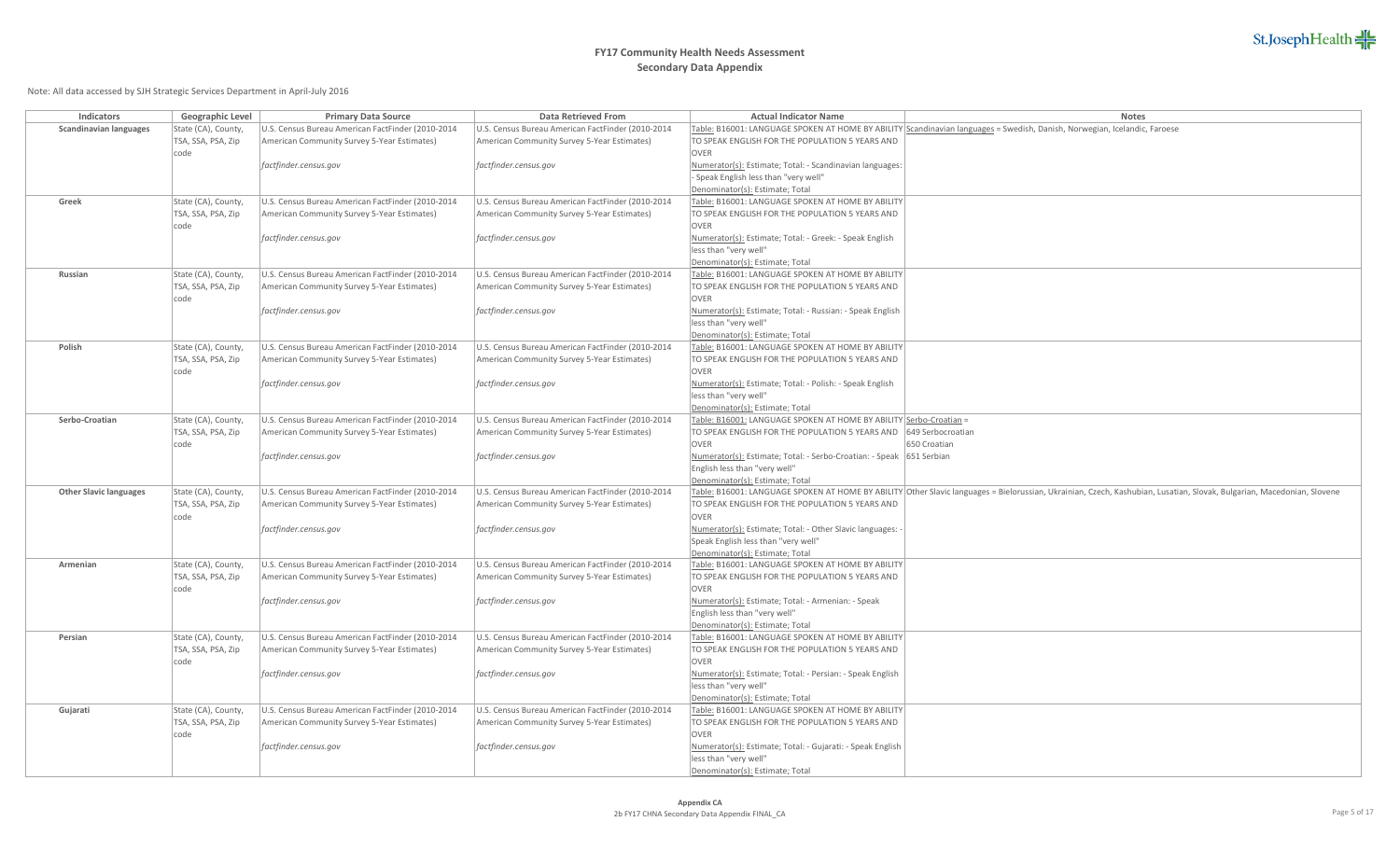# **FY17 Community Health Needs Assessment Secondary Data Appendix**

| Indicators                   | Geographic Level    | <b>Primary Data Source</b>                        | Data Retrieved From                               | <b>Actual Indicator Name</b>                                                                    | Notes                                                                                                                                                                        |
|------------------------------|---------------------|---------------------------------------------------|---------------------------------------------------|-------------------------------------------------------------------------------------------------|------------------------------------------------------------------------------------------------------------------------------------------------------------------------------|
| Hindi                        | State (CA), County, | U.S. Census Bureau American FactFinder (2010-2014 | U.S. Census Bureau American FactFinder (2010-2014 | Table: B16001: LANGUAGE SPOKEN AT HOME BY ABILITY                                               |                                                                                                                                                                              |
|                              | TSA, SSA, PSA, Zip  | American Community Survey 5-Year Estimates)       | American Community Survey 5-Year Estimates)       | TO SPEAK ENGLISH FOR THE POPULATION 5 YEARS AND                                                 |                                                                                                                                                                              |
|                              | code                |                                                   |                                                   | <b>OVER</b>                                                                                     |                                                                                                                                                                              |
|                              |                     | factfinder.census.gov                             | factfinder.census.gov                             | Numerator(s): Estimate; Total: - Hindi: - Speak English                                         |                                                                                                                                                                              |
|                              |                     |                                                   |                                                   | less than "very well"                                                                           |                                                                                                                                                                              |
|                              |                     |                                                   |                                                   | Denominator(s): Estimate; Total                                                                 |                                                                                                                                                                              |
| Urdu                         | State (CA), County, | U.S. Census Bureau American FactFinder (2010-2014 | U.S. Census Bureau American FactFinder (2010-2014 | Table: B16001: LANGUAGE SPOKEN AT HOME BY ABILITY                                               |                                                                                                                                                                              |
|                              | TSA, SSA, PSA, Zip  | American Community Survey 5-Year Estimates)       | American Community Survey 5-Year Estimates)       | TO SPEAK ENGLISH FOR THE POPULATION 5 YEARS AND                                                 |                                                                                                                                                                              |
|                              | code                |                                                   |                                                   | OVER                                                                                            |                                                                                                                                                                              |
|                              |                     | factfinder.census.gov                             | factfinder.census.gov                             | Numerator(s): Estimate; Total: - Urdu: - Speak English                                          |                                                                                                                                                                              |
|                              |                     |                                                   |                                                   | less than "very well"                                                                           |                                                                                                                                                                              |
| <b>Other Indic languages</b> | State (CA), County, | U.S. Census Bureau American FactFinder (2010-2014 | U.S. Census Bureau American FactFinder (2010-2014 | Denominator(s): Estimate; Total                                                                 | Table: B16001: LANGUAGE SPOKEN AT HOME BY ABILITY Other Indic languages = India (not elsewhere classified)., Bengali, Panjabi, Marathi, Bihari, Rajasthani, Oriya, Assamese, |
|                              | TSA, SSA, PSA, Zip  | American Community Survey 5-Year Estimates)       | American Community Survey 5-Year Estimates)       |                                                                                                 | TO SPEAK ENGLISH FOR THE POPULATION 5 YEARS AND   Kashmiri, Nepali, Sindhi, Pakistan (not elsewhere classified), Sinhalese, Romany                                           |
|                              | code                |                                                   |                                                   | OVER                                                                                            |                                                                                                                                                                              |
|                              |                     | factfinder.census.gov                             | factfinder.census.gov                             | Numerator(s): Estimate; Total: - Other Indic languages:                                         |                                                                                                                                                                              |
|                              |                     |                                                   |                                                   | Speak English less than "very well"                                                             |                                                                                                                                                                              |
|                              |                     |                                                   |                                                   | Denominator(s): Estimate; Total                                                                 |                                                                                                                                                                              |
| Other Indo-European          | State (CA), County, | U.S. Census Bureau American FactFinder (2010-2014 | U.S. Census Bureau American FactFinder (2010-2014 |                                                                                                 | Table: B16001: LANGUAGE SPOKEN AT HOME BY ABILITY Other Indo-European languages = Jamaican Creole, Krio, Hawaiian Pidgin, Pidgin, Gullah, Saramacca, Catalonian,             |
| languages                    | TSA, SSA, PSA, Zip  | American Community Survey 5-Year Estimates)       | American Community Survey 5-Year Estimates)       |                                                                                                 | TO SPEAK ENGLISH FOR THE POPULATION 5 YEARS AND Romanian, Rhaeto-Romanic, Welsh, Breton, Irish Gaelic, Scottic Gaelic, Albanian, Lithuanian, Latvian, Pashto, Kurdish,       |
|                              | code                |                                                   |                                                   | OVER                                                                                            | Balochi, Tadzhik, Ossete                                                                                                                                                     |
|                              |                     | factfinder.census.gov                             | factfinder.census.gov                             | Numerator(s): Estimate; Total: - Other Indo-European                                            |                                                                                                                                                                              |
|                              |                     |                                                   |                                                   | languages: - Speak English less than "very well"                                                |                                                                                                                                                                              |
|                              |                     |                                                   |                                                   | Denominator(s): Estimate; Total                                                                 |                                                                                                                                                                              |
|                              |                     |                                                   |                                                   |                                                                                                 |                                                                                                                                                                              |
| Chinese                      | State (CA), County, | U.S. Census Bureau American FactFinder (2010-2014 | U.S. Census Bureau American FactFinder (2010-2014 | Table: B16001: LANGUAGE SPOKEN AT HOME BY ABILITY                                               |                                                                                                                                                                              |
|                              | TSA, SSA, PSA, Zip  | American Community Survey 5-Year Estimates)       | American Community Survey 5-Year Estimates)       | TO SPEAK ENGLISH FOR THE POPULATION 5 YEARS AND                                                 |                                                                                                                                                                              |
|                              | code                |                                                   |                                                   | OVER                                                                                            |                                                                                                                                                                              |
|                              |                     | factfinder.census.gov                             | factfinder.census.gov                             | Numerator(s): Estimate; Total: - Chinese: - Speak English<br>less than "very well"              |                                                                                                                                                                              |
|                              |                     |                                                   |                                                   | Denominator(s): Estimate; Total                                                                 |                                                                                                                                                                              |
| Japanese                     | State (CA), County, | U.S. Census Bureau American FactFinder (2010-2014 | U.S. Census Bureau American FactFinder (2010-2014 | Table: B16001: LANGUAGE SPOKEN AT HOME BY ABILITY                                               |                                                                                                                                                                              |
|                              | TSA, SSA, PSA, Zip  | American Community Survey 5-Year Estimates)       | American Community Survey 5-Year Estimates)       | TO SPEAK ENGLISH FOR THE POPULATION 5 YEARS AND                                                 |                                                                                                                                                                              |
|                              | code                |                                                   |                                                   | OVER                                                                                            |                                                                                                                                                                              |
|                              |                     | factfinder.census.gov                             | factfinder.census.gov                             | Numerator(S): Estimate; Total: - Japanese: - Speak                                              |                                                                                                                                                                              |
|                              |                     |                                                   |                                                   | English less than "very well"                                                                   |                                                                                                                                                                              |
|                              |                     |                                                   |                                                   | Denominator(s): Estimate; Total                                                                 |                                                                                                                                                                              |
| Korean                       | State (CA), County, | U.S. Census Bureau American FactFinder (2010-2014 | U.S. Census Bureau American FactFinder (2010-2014 | Table: B16001: LANGUAGE SPOKEN AT HOME BY ABILITY                                               |                                                                                                                                                                              |
|                              | TSA, SSA, PSA, Zip  | American Community Survey 5-Year Estimates)       | American Community Survey 5-Year Estimates)       | TO SPEAK ENGLISH FOR THE POPULATION 5 YEARS AND                                                 |                                                                                                                                                                              |
|                              | code                |                                                   |                                                   | <b>OVER</b>                                                                                     |                                                                                                                                                                              |
|                              |                     | factfinder.census.gov                             | factfinder.census.gov                             | Numerator(s): Estimate; Total: - Korean: - Speak English                                        |                                                                                                                                                                              |
|                              |                     |                                                   |                                                   | less than "very well"                                                                           |                                                                                                                                                                              |
|                              |                     |                                                   |                                                   | Denominator(s): Estimate; Total                                                                 |                                                                                                                                                                              |
| Mon-Khmer, Cambodian         | State (CA), County, | U.S. Census Bureau American FactFinder (2010-2014 | U.S. Census Bureau American FactFinder (2010-2014 | Table: B16001: LANGUAGE SPOKEN AT HOME BY ABILITY                                               |                                                                                                                                                                              |
|                              | TSA, SSA, PSA, Zip  | American Community Survey 5-Year Estimates)       | American Community Survey 5-Year Estimates)       | TO SPEAK ENGLISH FOR THE POPULATION 5 YEARS AND                                                 |                                                                                                                                                                              |
|                              | code                |                                                   |                                                   | OVER                                                                                            |                                                                                                                                                                              |
|                              |                     | factfinder.census.gov                             | factfinder.census.gov                             | Numerator(s): Estimate; Total: - Mon-Khmer,<br>Cambodian: - Speak English less than "very well" |                                                                                                                                                                              |
|                              |                     |                                                   |                                                   | Denominator(s): Estimate; Total                                                                 |                                                                                                                                                                              |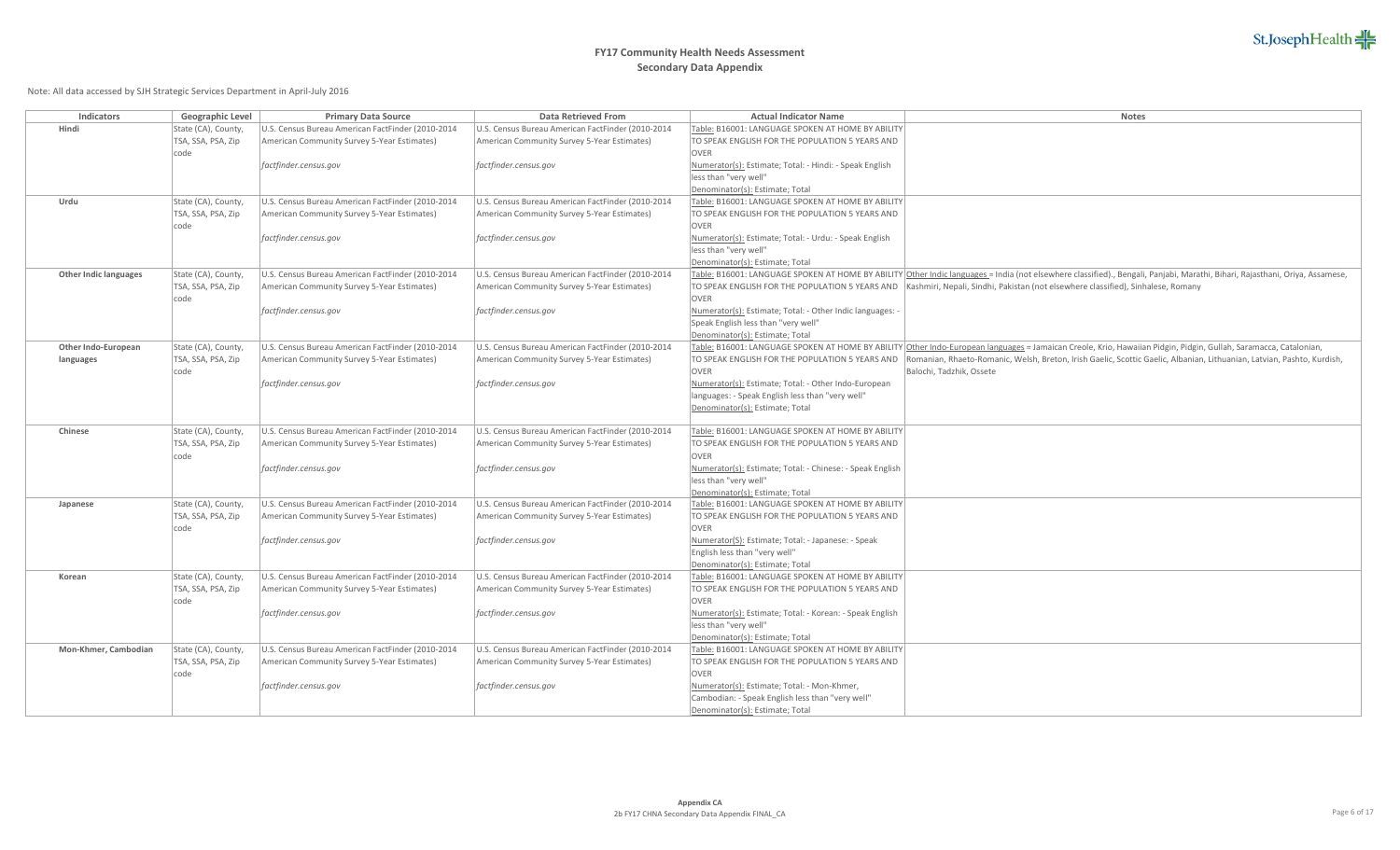# **FY17 Community Health Needs Assessment Secondary Data Appendix**

| Indicators                   | Geographic Level           | <b>Primary Data Source</b>                        | Data Retrieved From                               | <b>Actual Indicator Name</b>                                     | Notes                                                                                                                                                                   |
|------------------------------|----------------------------|---------------------------------------------------|---------------------------------------------------|------------------------------------------------------------------|-------------------------------------------------------------------------------------------------------------------------------------------------------------------------|
| Hmong                        | State (CA), County,        | U.S. Census Bureau American FactFinder (2010-2014 | U.S. Census Bureau American FactFinder (2010-2014 | Table: B16001: LANGUAGE SPOKEN AT HOME BY ABILITY                |                                                                                                                                                                         |
|                              | TSA, SSA, PSA, Zip         | American Community Survey 5-Year Estimates)       | American Community Survey 5-Year Estimates)       | TO SPEAK ENGLISH FOR THE POPULATION 5 YEARS AND                  |                                                                                                                                                                         |
|                              | code                       |                                                   |                                                   | <b>OVER</b>                                                      |                                                                                                                                                                         |
|                              |                            | factfinder.census.gov                             | factfinder.census.gov                             | Numerator(s): Estimate; Total: - Hmong: - Speak English          |                                                                                                                                                                         |
|                              |                            |                                                   |                                                   | less than "very well"                                            |                                                                                                                                                                         |
|                              |                            |                                                   |                                                   | Denominator(s): Estimate; Total                                  |                                                                                                                                                                         |
| Thai                         | State (CA), County,        | U.S. Census Bureau American FactFinder (2010-2014 | U.S. Census Bureau American FactFinder (2010-2014 | Table: B16001: LANGUAGE SPOKEN AT HOME BY ABILITY                |                                                                                                                                                                         |
|                              | TSA, SSA, PSA, Zip<br>code | American Community Survey 5-Year Estimates)       | American Community Survey 5-Year Estimates)       | TO SPEAK ENGLISH FOR THE POPULATION 5 YEARS AND<br>OVER          |                                                                                                                                                                         |
|                              |                            | factfinder.census.gov                             | factfinder.census.gov                             | Numerator(s): Estimate; Total: - Thai: - Speak English           |                                                                                                                                                                         |
|                              |                            |                                                   |                                                   | less than "very well"                                            |                                                                                                                                                                         |
|                              |                            |                                                   |                                                   | Denominator(s): Estimate; Total                                  |                                                                                                                                                                         |
| Laotian                      | State (CA), County,        | U.S. Census Bureau American FactFinder (2010-2014 | U.S. Census Bureau American FactFinder (2010-2014 | Table: B16001: LANGUAGE SPOKEN AT HOME BY ABILITY                |                                                                                                                                                                         |
|                              | TSA, SSA, PSA, Zip         | American Community Survey 5-Year Estimates)       | American Community Survey 5-Year Estimates)       | TO SPEAK ENGLISH FOR THE POPULATION 5 YEARS AND                  |                                                                                                                                                                         |
|                              | code                       |                                                   |                                                   | <b>OVER</b>                                                      |                                                                                                                                                                         |
|                              |                            | factfinder.census.gov                             | factfinder.census.gov                             | Numerator(s): Estimate; Total: - Laotian: - Speak English        |                                                                                                                                                                         |
|                              |                            |                                                   |                                                   | less than "very well"                                            |                                                                                                                                                                         |
|                              |                            |                                                   |                                                   | Denominator(s): Estimate; Total                                  |                                                                                                                                                                         |
| Vietnamese                   | State (CA), County,        | U.S. Census Bureau American FactFinder (2010-2014 | U.S. Census Bureau American FactFinder (2010-2014 | Table: B16001: LANGUAGE SPOKEN AT HOME BY ABILITY                |                                                                                                                                                                         |
|                              | TSA, SSA, PSA, Zip         | American Community Survey 5-Year Estimates)       | American Community Survey 5-Year Estimates)       | TO SPEAK ENGLISH FOR THE POPULATION 5 YEARS AND                  |                                                                                                                                                                         |
|                              | code                       |                                                   |                                                   | OVER                                                             |                                                                                                                                                                         |
|                              |                            | factfinder.census.gov                             | factfinder.census.gov                             | Numerator(s): Estimate; Total: - Vietnamese: - Speak             |                                                                                                                                                                         |
|                              |                            |                                                   |                                                   | English less than "very well"<br>Denominator(s): Estimate; Total |                                                                                                                                                                         |
| <b>Other Asian languages</b> | State (CA), County,        | U.S. Census Bureau American FactFinder (2010-2014 | U.S. Census Bureau American FactFinder (2010-2014 |                                                                  | Table: B16001: LANGUAGE SPOKEN AT HOME BY ABILITY Other Asian languages = Chuvash, Karakalpak, Kazakh, Kirghiz, Karachay, Uighur, Azerbaijani, Turkish, Turkmen, Yakut, |
|                              | TSA, SSA, PSA, Zip         | American Community Survey 5-Year Estimates)       | American Community Survey 5-Year Estimates)       |                                                                  | TO SPEAK ENGLISH FOR THE POPULATION 5 YEARS AND   Mongolian, Tungus, Caucasian, Basque, Dravidian, Brahui, Gondi, Telugu, Kannada, Malayalam, Tamil, Kurukh, Munda,     |
|                              | code                       |                                                   |                                                   | <b>OVER</b>                                                      | Burushaski, Tibetan, Burmese, Karen, Kachin, Mien, Paleo-Siberian, Muong                                                                                                |
|                              |                            | factfinder.census.gov                             | factfinder.census.gov                             | Numerator(s): Estimate; Total: - Other Asian languages:          |                                                                                                                                                                         |
|                              |                            |                                                   |                                                   | Speak English less than "very well"                              |                                                                                                                                                                         |
|                              |                            |                                                   |                                                   | Denominator(s): Estimate; Total                                  |                                                                                                                                                                         |
| <b>Tagalog</b>               | State (CA), County,        | U.S. Census Bureau American FactFinder (2010-2014 | U.S. Census Bureau American FactFinder (2010-2014 | Table: B16001: LANGUAGE SPOKEN AT HOME BY ABILITY                |                                                                                                                                                                         |
|                              | TSA, SSA, PSA, Zip         | American Community Survey 5-Year Estimates)       | American Community Survey 5-Year Estimates)       | TO SPEAK ENGLISH FOR THE POPULATION 5 YEARS AND                  |                                                                                                                                                                         |
|                              | code                       |                                                   |                                                   | OVER                                                             |                                                                                                                                                                         |
|                              |                            | factfinder.census.gov                             | factfinder.census.gov                             | Numerator(s): Estimate; Total: - Tagalog: - Speak English        |                                                                                                                                                                         |
|                              |                            |                                                   |                                                   | less than "very well"                                            |                                                                                                                                                                         |
| <b>Other Pacific Island</b>  | State (CA), County,        | U.S. Census Bureau American FactFinder (2010-2014 | U.S. Census Bureau American FactFinder (2010-2014 | Denominator(s): Estimate; Total                                  | Table: B16001: LANGUAGE SPOKEN AT HOME BY ABILITY Other Pacific Island languages = Buginese, Moluccan, Indonesian, Achinese, Balinese, Cham, Javanese, Madurese,        |
| languages                    | TSA, SSA, PSA, Zip         | American Community Survey 5-Year Estimates)       | American Community Survey 5-Year Estimates)       | TO SPEAK ENGLISH FOR THE POPULATION 5 YEARS AND                  | Malagasy, Malay, Minangkabau, Sundanese, Bisayan, Sebuano, Pangasinan, Ilocano, Bikol, Pampangan, Gorontalo,                                                            |
|                              | code                       |                                                   |                                                   | <b>OVER</b>                                                      | Micronesian, Carolinian, Chamorro, Gilbertese, Kusaiean, Marshallese, Mokilese, Mortlockese, Nauruan, Palau,                                                            |
|                              |                            | factfinder.census.gov                             | factfinder.census.gov                             | Numerator(s): Estimate; Total: - Other Pacific Island            | Ponapean, Trukese, Ulithean, Woleai-Ulithi, Yapese, Melanesian, Polynesian, Samoan, Tongan, Niuean, Tokelauan, Fijian,                                                  |
|                              |                            |                                                   |                                                   | languages: - Speak English less than "very well"                 | Marquesan, Rarotongan, Maori, Nukuoro, Hawaiian                                                                                                                         |
|                              |                            |                                                   |                                                   | Denominator(s): Estimate; Total                                  |                                                                                                                                                                         |
|                              |                            |                                                   |                                                   |                                                                  |                                                                                                                                                                         |
| Navajo                       | State (CA), County,        | U.S. Census Bureau American FactFinder (2010-2014 | U.S. Census Bureau American FactFinder (2010-2014 | Table: B16001: LANGUAGE SPOKEN AT HOME BY ABILITY                |                                                                                                                                                                         |
|                              | TSA, SSA, PSA, Zip         | American Community Survey 5-Year Estimates)       | American Community Survey 5-Year Estimates)       | TO SPEAK ENGLISH FOR THE POPULATION 5 YEARS AND                  |                                                                                                                                                                         |
|                              | code                       |                                                   |                                                   | <b>OVER</b>                                                      |                                                                                                                                                                         |
|                              |                            | factfinder.census.gov                             | factfinder.census.gov                             | Numerator(s): Estimate; Total: - Navajo: - Speak English         |                                                                                                                                                                         |
|                              |                            |                                                   |                                                   | less than "very well"                                            |                                                                                                                                                                         |
|                              |                            |                                                   |                                                   | Denominator(s): Estimate; Total                                  |                                                                                                                                                                         |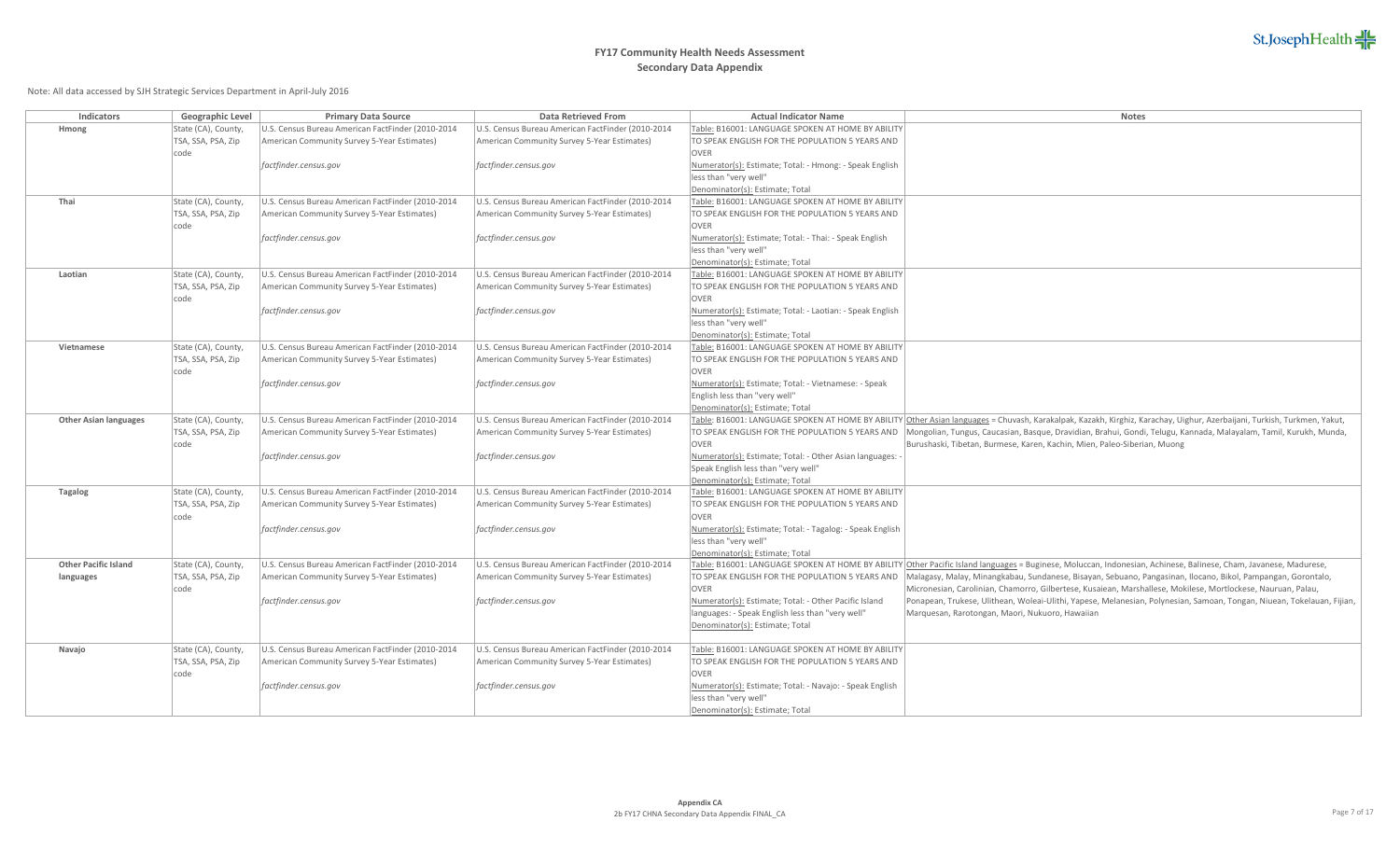# **FY17 Community Health Needs Assessment Secondary Data Appendix**

| <b>Indicators</b>         | Geographic Level    | <b>Primary Data Source</b>                        | <b>Data Retrieved From</b>                        | <b>Actual Indicator Name</b>                                          | <b>Notes</b>                                                                                                                      |
|---------------------------|---------------------|---------------------------------------------------|---------------------------------------------------|-----------------------------------------------------------------------|-----------------------------------------------------------------------------------------------------------------------------------|
| <b>Other Native North</b> | State (CA), County, | U.S. Census Bureau American FactFinder (2010-2014 | U.S. Census Bureau American FactFinder (2010-2014 |                                                                       | Table: B16001: LANGUAGE SPOKEN AT HOME BY ABILITY Other Native Northern American languages (800-863, 865-955, 959-966, 977-982) = |
| American languages        | TSA, SSA, PSA, Zip  | American Community Survey 5-Year Estimates)       | American Community Survey 5-Year Estimates)       | TO SPEAK ENGLISH FOR THE POPULATION 5 YEARS AND                       | Eskimo-Aleut languages (800-805)                                                                                                  |
|                           | code                |                                                   |                                                   | <b>OVER</b>                                                           | Algonquian languages (806-827)                                                                                                    |
|                           |                     | factfinder.census.gov                             | factfinder.census.gov                             | Numerator(s): Estimate; Total: - Other Native North                   | Wakashan languages (829-832)                                                                                                      |
|                           |                     |                                                   |                                                   | American languages: - Speak English less than "very                   | Salish languages (833-845, 981-982)                                                                                               |
|                           |                     |                                                   |                                                   |                                                                       | 846 Haida                                                                                                                         |
|                           |                     |                                                   |                                                   | Denominator(s): Estimate; Total                                       | Athapascan-Eyak languages except Navajo (847-862, 865, 977-980)                                                                   |
|                           |                     |                                                   |                                                   |                                                                       | 866 Tlingit                                                                                                                       |
|                           |                     |                                                   |                                                   |                                                                       | Penutian languages (867-884, 964-965)                                                                                             |
|                           |                     |                                                   |                                                   |                                                                       | Hokan languages (885-901)                                                                                                         |
|                           |                     |                                                   |                                                   |                                                                       | Siouan languages (904-914)                                                                                                        |
|                           |                     |                                                   |                                                   |                                                                       | Muskogean languages (915-920)                                                                                                     |
|                           |                     |                                                   |                                                   |                                                                       | Iroquian languages (925-933)                                                                                                      |
|                           |                     |                                                   |                                                   |                                                                       | Caddoan languages (934-937)                                                                                                       |
|                           |                     |                                                   |                                                   |                                                                       | Uto-Aztecan languages (938-955)                                                                                                   |
|                           |                     |                                                   |                                                   |                                                                       | Tanoan languages (863, 959-963)                                                                                                   |
|                           |                     |                                                   |                                                   |                                                                       | 966 American Indian                                                                                                               |
|                           |                     |                                                   |                                                   |                                                                       | 981 Kalispel (Salish)                                                                                                             |
|                           |                     |                                                   |                                                   |                                                                       | 982 Spokane (Salish)                                                                                                              |
| Hungarian                 | State (CA), County, | U.S. Census Bureau American FactFinder (2010-2014 | U.S. Census Bureau American FactFinder (2010-2014 | Table: B16001: LANGUAGE SPOKEN AT HOME BY ABILITY                     |                                                                                                                                   |
|                           | TSA, SSA, PSA, Zip  | American Community Survey 5-Year Estimates)       | American Community Survey 5-Year Estimates)       | TO SPEAK ENGLISH FOR THE POPULATION 5 YEARS AND                       |                                                                                                                                   |
|                           | code                |                                                   |                                                   | <b>OVER</b>                                                           |                                                                                                                                   |
|                           |                     | factfinder.census.gov                             | factfinder.census.gov                             | Numerator(s): Estimate; Total: - Hungarian: - Speak                   |                                                                                                                                   |
|                           |                     |                                                   |                                                   | English less than "very well"                                         |                                                                                                                                   |
|                           |                     |                                                   |                                                   | Denominator(s): Estimate; Total                                       |                                                                                                                                   |
| Arabic                    | State (CA), County, | U.S. Census Bureau American FactFinder (2010-2014 | U.S. Census Bureau American FactFinder (2010-2014 | Table: B16001: LANGUAGE SPOKEN AT HOME BY ABILITY                     |                                                                                                                                   |
|                           | TSA, SSA, PSA, Zip  | American Community Survey 5-Year Estimates)       | American Community Survey 5-Year Estimates)       | TO SPEAK ENGLISH FOR THE POPULATION 5 YEARS AND                       |                                                                                                                                   |
|                           | code                |                                                   |                                                   | <b>OVER</b>                                                           |                                                                                                                                   |
|                           |                     | factfinder.census.gov                             | factfinder.census.gov                             | Numerator(s): Estimate; Total: - Arabic: - Speak English              |                                                                                                                                   |
|                           |                     |                                                   |                                                   | less than "very well"                                                 |                                                                                                                                   |
|                           |                     |                                                   |                                                   | Denominator(s): Estimate; Total                                       |                                                                                                                                   |
| Hebrew                    | State (CA), County, | U.S. Census Bureau American FactFinder (2010-2014 | U.S. Census Bureau American FactFinder (2010-2014 | Table: B16001: LANGUAGE SPOKEN AT HOME BY ABILITY                     |                                                                                                                                   |
|                           | TSA, SSA, PSA, Zip  | American Community Survey 5-Year Estimates)       | American Community Survey 5-Year Estimates)       | TO SPEAK ENGLISH FOR THE POPULATION 5 YEARS AND                       |                                                                                                                                   |
|                           | code                |                                                   |                                                   | <b>OVER</b>                                                           |                                                                                                                                   |
|                           |                     | factfinder.census.gov                             | factfinder.census.gov                             | Numerator(s): Estimate; Total: - Hebrew: - Speak English              |                                                                                                                                   |
|                           |                     |                                                   |                                                   | less than "very well"                                                 |                                                                                                                                   |
|                           |                     |                                                   |                                                   | Denominator(s): Estimate; Total                                       |                                                                                                                                   |
| African languages         | State (CA), County, | U.S. Census Bureau American FactFinder (2010-2014 | U.S. Census Bureau American FactFinder (2010-2014 | Table: B16001: LANGUAGE SPOKEN AT HOME BY ABILITY African languages = |                                                                                                                                   |
|                           | TSA, SSA, PSA, Zip  | American Community Survey 5-Year Estimates)       | American Community Survey 5-Year Estimates)       | TO SPEAK ENGLISH FOR THE POPULATION 5 YEARS AND                       | 780 Amharic, 781 Berber, 782 Chadic, 783 Cushite, 784 Sudanic, 785 Nilotic, 786 Nilo-hamitic, 787 Nubian, 788 Saharan,            |
|                           | code                |                                                   |                                                   | <b>OVER</b>                                                           | 789 Nilo-sharan, 790 Khoisan, 791 Swahili, 792 Bantu, 793 Mande, 794 Fulani, 795 Gur, 796 Kru, Ibo, Yoruba, 797 Efik,             |
|                           |                     | factfinder.census.gov                             | factfinder.census.gov                             | Numerator(s): Estimate; Total: - African languages: -                 | 798 Mbum (and Related), 799 African (not further specified)                                                                       |
|                           |                     |                                                   |                                                   | Speak English less than "very well"                                   |                                                                                                                                   |
|                           |                     |                                                   |                                                   | Denominator(s): Estimate; Total                                       |                                                                                                                                   |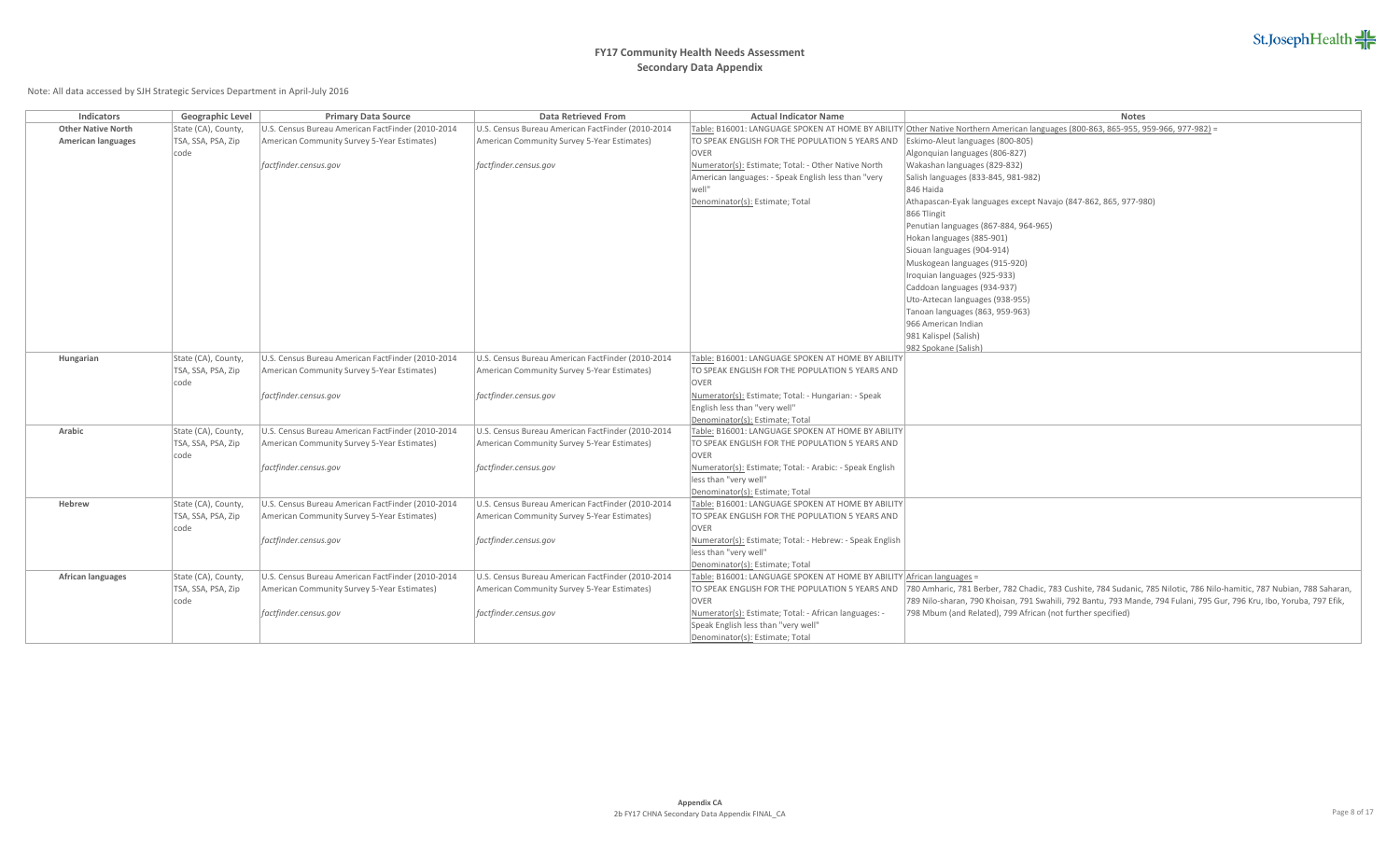# **FY17 Community Health Needs Assessment Secondary Data Appendix**

| Indicators                          | Geographic Level    | <b>Primary Data Source</b>                        | <b>Data Retrieved From</b>                        | <b>Actual Indicator Name</b>                                        | <b>Notes</b>                                                                                                                                                                            |
|-------------------------------------|---------------------|---------------------------------------------------|---------------------------------------------------|---------------------------------------------------------------------|-----------------------------------------------------------------------------------------------------------------------------------------------------------------------------------------|
| Other languages                     | State (CA), County, | U.S. Census Bureau American FactFinder (2010-2014 | U.S. Census Bureau American FactFinder (2010-2014 | Table: B16001: LANGUAGE SPOKEN AT HOME BY ABILITY Other languages = |                                                                                                                                                                                         |
|                                     | TSA, SSA, PSA, Zip  | American Community Survey 5-Year Estimates)       | American Community Survey 5-Year Estimates)       | TO SPEAK ENGLISH FOR THE POPULATION 5 YEARS AND                     | 679 Finnish (OTHER)                                                                                                                                                                     |
|                                     | code                |                                                   |                                                   | OVER                                                                | 680 Estonian (OTHER)                                                                                                                                                                    |
|                                     |                     | factfinder.census.gov                             | factfinder.census.gov                             | Numerator(s):                                                       | 681 Lapp (OTHER) 683 Other Uralic Lang. (OTHER)                                                                                                                                         |
|                                     |                     |                                                   |                                                   | Estimate; Total: - Other and unspecified languages: -               | 696 Caucasian (OTHER)                                                                                                                                                                   |
|                                     |                     |                                                   |                                                   | Speak English less than "very well"                                 | 697 Basque (OTHER)                                                                                                                                                                      |
|                                     |                     |                                                   |                                                   |                                                                     | 779 Syriac                                                                                                                                                                              |
|                                     |                     |                                                   |                                                   | [Language group(s) with less than 1,000 individuals who             | 956 Aztecan(Cent/South America)                                                                                                                                                         |
|                                     |                     |                                                   |                                                   | speak a language other than English at home and speak               | 957 Sonoran, nec(Cent/So America)                                                                                                                                                       |
|                                     |                     |                                                   |                                                   | English less than "very well"]                                      | 958 Indian (Not on the edited file)                                                                                                                                                     |
|                                     |                     |                                                   |                                                   |                                                                     | 967 Misumalpan                                                                                                                                                                          |
|                                     |                     |                                                   |                                                   | Denominator(s): Estimate; Total                                     | 968 Mayan Languages                                                                                                                                                                     |
|                                     |                     |                                                   |                                                   |                                                                     | 969 Tarascan (Penutian)                                                                                                                                                                 |
|                                     |                     |                                                   |                                                   |                                                                     | 970 Mapuche                                                                                                                                                                             |
|                                     |                     |                                                   |                                                   |                                                                     | 971 Oto - Manguen                                                                                                                                                                       |
|                                     |                     |                                                   |                                                   |                                                                     | 972 Quechua                                                                                                                                                                             |
|                                     |                     |                                                   |                                                   |                                                                     | 973 Aymara                                                                                                                                                                              |
|                                     |                     |                                                   |                                                   |                                                                     | 974 Arawakian<br>975 Chibchan                                                                                                                                                           |
|                                     |                     |                                                   |                                                   |                                                                     |                                                                                                                                                                                         |
|                                     |                     |                                                   |                                                   |                                                                     | 976 Tupi-guarani<br>983-997 Not used (On the edited file only)                                                                                                                          |
|                                     |                     |                                                   |                                                   |                                                                     | 998 Specified Not Listed                                                                                                                                                                |
|                                     |                     |                                                   |                                                   |                                                                     | 999 Not Specified                                                                                                                                                                       |
|                                     |                     |                                                   |                                                   |                                                                     |                                                                                                                                                                                         |
|                                     |                     |                                                   |                                                   |                                                                     | Any language in which less than 1,000 individuals spoke a language other than English at home and spoke English less                                                                    |
|                                     |                     |                                                   |                                                   |                                                                     | than "very well" that did not meet the threshold was added into the "Other languages" group. The top three highest                                                                      |
|                                     |                     |                                                   |                                                   |                                                                     | language groups that did not meet the threshold have been outlined in the footnote.                                                                                                     |
| Percent of population ages 0 to 17  | State (CA), County, | U.S. Census Bureau American FactFinder (2010-2014 | U.S. Census Bureau American FactFinder (2010-2014 | Table: B05003: SEX BY AGE BY NATIVITY AND                           | People who indicate that they were born in the United States, Puerto Rico, a U.S. Island Area, or abroad of a U.S. citizen                                                              |
| that is non-citizen (%)             | TSA, SSA, PSA, Zip  | American Community Survey 5-Year Estimates)       | American Community Survey 5-Year Estimates)       | <b>CITIZENSHIP STATUS</b>                                           | parent(s) are citizens.                                                                                                                                                                 |
|                                     | code                |                                                   |                                                   | Numerator(s) Sum of:                                                | People who indicate that they are U.S. citizens through naturalization are also citizens.                                                                                               |
|                                     |                     | factfinder.census.gov                             | factfinder.census.gov                             | - Estimate; Male: - Under 18 years: - Foreign born: - Not           | Naturalized citizens are foreign-born people who identify themselves as naturalized. Naturalization is the conferring, by                                                               |
|                                     |                     |                                                   |                                                   | a U.S. citizen                                                      | any means, of citizenship upon a person after birth.                                                                                                                                    |
|                                     |                     |                                                   |                                                   | Estimate; Female: - Under 18 years: - Foreign born: -               |                                                                                                                                                                                         |
|                                     |                     |                                                   |                                                   | Not a U.S. citizen                                                  |                                                                                                                                                                                         |
|                                     |                     |                                                   |                                                   | Denominator(s) Sum of:                                              |                                                                                                                                                                                         |
|                                     |                     |                                                   |                                                   | - Estimate; Male: - Under 18 years:                                 |                                                                                                                                                                                         |
|                                     |                     |                                                   |                                                   | Estimate; Female: - Under 18 years:                                 |                                                                                                                                                                                         |
| Percent of population ages 18+ that | State (CA), County, | U.S. Census Bureau American FactFinder (2010-2014 | U.S. Census Bureau American FactFinder (2010-2014 | Table: B05003: SEX BY AGE BY NATIVITY AND                           | People who indicate that they were born in the United States, Puerto Rico, a U.S. Island Area, or abroad of a U.S. citizen                                                              |
| is non-citizen (%)                  | TSA, SSA, PSA, Zip  | American Community Survey 5-Year Estimates)       | American Community Survey 5-Year Estimates)       | <b>CITIZENSHIP STATUS</b>                                           | parent(s) are citizens.                                                                                                                                                                 |
|                                     | code                |                                                   |                                                   | Numerator(s) Sum of:                                                | People who indicate that they are U.S. citizens through naturalization are also citizens.                                                                                               |
|                                     |                     | factfinder.census.gov                             | factfinder.census.gov                             |                                                                     | Estimate; Male: - 18 years and over: - Foreign born: - Not  - Naturalized citizens are foreign-born people who identify themselves as naturalized. Naturalization is the conferring, by |
|                                     |                     |                                                   |                                                   | a U.S. citizen                                                      | any means, of citizenship upon a person after birth.                                                                                                                                    |
|                                     |                     |                                                   |                                                   | Estimate; Female: - 18 years and over: - Foreign born: -            |                                                                                                                                                                                         |
|                                     |                     |                                                   |                                                   | Not a U.S. citizen                                                  |                                                                                                                                                                                         |
|                                     |                     |                                                   |                                                   | Denominator(s):<br>Estimate; Male: - 18 years and over:             |                                                                                                                                                                                         |
|                                     |                     |                                                   |                                                   |                                                                     |                                                                                                                                                                                         |
|                                     |                     |                                                   |                                                   | Estimate; Female: - 18 years and over:                              |                                                                                                                                                                                         |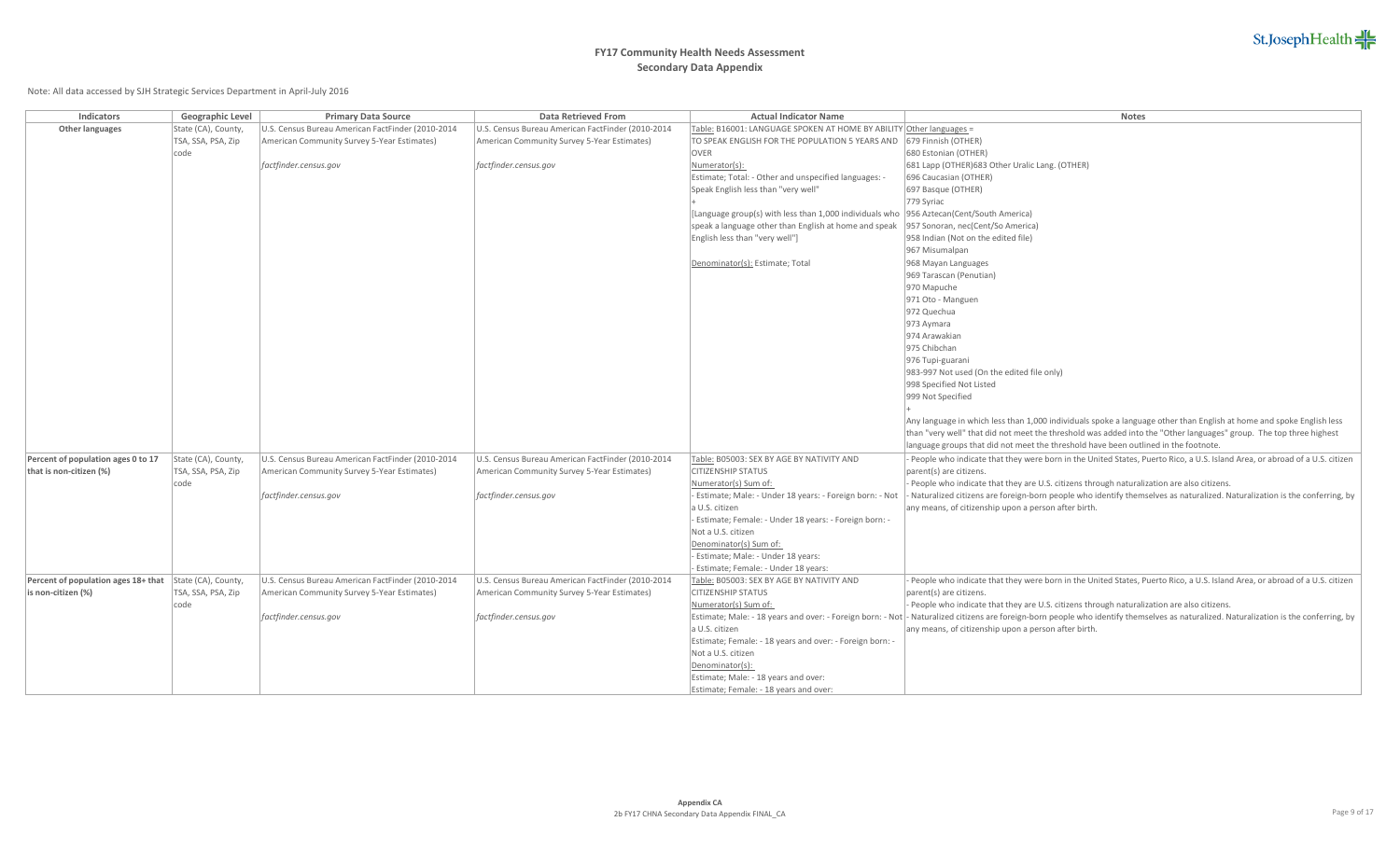| <b>Indicators</b>                                              | Geographic Level           | <b>Primary Data Source</b>                        | <b>Data Retrieved From</b>                                                                                                            | <b>Actual Indicator Name</b>                                                                                | <b>Notes</b>                                                                                                                                                                |
|----------------------------------------------------------------|----------------------------|---------------------------------------------------|---------------------------------------------------------------------------------------------------------------------------------------|-------------------------------------------------------------------------------------------------------------|-----------------------------------------------------------------------------------------------------------------------------------------------------------------------------|
| Veteran population (%)                                         | State (CA), County,        | U.S. Census Bureau American FactFinder (2010-2014 | U.S. Census Bureau American FactFinder (2010-2014                                                                                     |                                                                                                             | Table: DP02:SELECTED SOCIAL CHARACTERISTICS IN THE Definition: A "civilian veteran" is a person 18 years old or over who has served (even for a short time), but is not now |
|                                                                | TSA, SSA, PSA, Zip         | American Community Survey 5-Year Estimates)       | American Community Survey 5-Year Estimates)                                                                                           | UNITED STATES                                                                                               | serving, on active duty in the U.S. Army, Navy, Air Force, Marine Corps, or the Coast Guard, or who served in the U.S.                                                      |
|                                                                | code                       |                                                   |                                                                                                                                       | Numerator(s):                                                                                               | Merchant Marine during World War II. People who served in the National Guard or military Reserves are classified as                                                         |
|                                                                |                            | factfinder.census.gov                             | factfinder.census.gov                                                                                                                 | Estimate; VETERAN STATUS - Civilian population 18                                                           | veterans only if they were ever called or ordered to active duty, not counting the 4-6 months for initial training or yearly                                                |
|                                                                |                            |                                                   |                                                                                                                                       | years and over - Civilian veterans                                                                          | summer camps. All other civilians 16 years old and over are classified as nonveterans.                                                                                      |
|                                                                |                            |                                                   |                                                                                                                                       | Denominator(s):                                                                                             |                                                                                                                                                                             |
|                                                                |                            |                                                   |                                                                                                                                       | Estimate; VETERAN STATUS - Civilian population 18                                                           |                                                                                                                                                                             |
|                                                                |                            |                                                   |                                                                                                                                       | years and over                                                                                              |                                                                                                                                                                             |
| PHYSICAL ENVIRONMENT                                           |                            |                                                   |                                                                                                                                       |                                                                                                             |                                                                                                                                                                             |
| Housing                                                        |                            |                                                   |                                                                                                                                       |                                                                                                             |                                                                                                                                                                             |
| Households with more than one                                  | State (CA), County,        | U.S. Census Bureau American FactFinder (2010-2014 | U.S. Census Bureau American FactFinder (2010-2014                                                                                     | Table: DP04: SELECTED HOUSING CHARACTERISTICS                                                               |                                                                                                                                                                             |
| occupant per room (%)                                          | TSA, SSA, PSA, Zip         | American Community Survey 5-Year Estimates)       | American Community Survey 5-Year Estimates)                                                                                           | Numerator(s) Sum of:                                                                                        |                                                                                                                                                                             |
|                                                                | code                       |                                                   |                                                                                                                                       | Estimate; OCCUPANTS PER ROOM - Occupied housing                                                             |                                                                                                                                                                             |
|                                                                |                            | factfinder.census.gov                             | factfinder.census.gov                                                                                                                 | units - 1.01 to 1.50                                                                                        |                                                                                                                                                                             |
|                                                                |                            |                                                   |                                                                                                                                       | - Estimate; OCCUPANTS PER ROOM - Occupied housing                                                           |                                                                                                                                                                             |
|                                                                |                            |                                                   |                                                                                                                                       | units - 1.51 or more                                                                                        |                                                                                                                                                                             |
|                                                                |                            |                                                   |                                                                                                                                       | Denominator(s):                                                                                             |                                                                                                                                                                             |
|                                                                |                            |                                                   |                                                                                                                                       | Estimate; OCCUPANTS PER ROOM - Occupied housing                                                             |                                                                                                                                                                             |
|                                                                |                            |                                                   |                                                                                                                                       | lunits                                                                                                      |                                                                                                                                                                             |
|                                                                |                            |                                                   |                                                                                                                                       |                                                                                                             |                                                                                                                                                                             |
| Renters who pay 30% or more of<br>household income on rent (%) | State (CA), County,        | U.S. Census Bureau American FactFinder (2010-2014 | U.S. Census Bureau American FactFinder (2010-2014                                                                                     | Table: DP04: SELECTED HOUSING CHARACTERISTICS                                                               |                                                                                                                                                                             |
|                                                                | TSA, SSA, PSA, Zip<br>code | American Community Survey 5-Year Estimates)       | American Community Survey 5-Year Estimates)                                                                                           | Numerator(s) Sum of:                                                                                        |                                                                                                                                                                             |
|                                                                |                            |                                                   |                                                                                                                                       | - Estimate; GROSS RENT AS A PERCENTAGE OF                                                                   |                                                                                                                                                                             |
|                                                                |                            | factfinder.census.gov                             | factfinder.census.gov                                                                                                                 | HOUSEHOLD INCOME (GRAPI) - Occupied units paying<br>rent (excluding units where GRAPI cannot be computed) - |                                                                                                                                                                             |
|                                                                |                            |                                                   |                                                                                                                                       | 30.0 to 34.9 percent                                                                                        |                                                                                                                                                                             |
|                                                                |                            |                                                   |                                                                                                                                       | - Estimate; GROSS RENT AS A PERCENTAGE OF                                                                   |                                                                                                                                                                             |
|                                                                |                            |                                                   |                                                                                                                                       | HOUSEHOLD INCOME (GRAPI) - Occupied units paying                                                            |                                                                                                                                                                             |
|                                                                |                            |                                                   |                                                                                                                                       | rent (excluding units where GRAPI cannot be computed)                                                       |                                                                                                                                                                             |
|                                                                |                            |                                                   |                                                                                                                                       | 35.0 percent or more                                                                                        |                                                                                                                                                                             |
|                                                                |                            |                                                   |                                                                                                                                       | Denominator(s):                                                                                             |                                                                                                                                                                             |
|                                                                |                            |                                                   |                                                                                                                                       | - Estimate; GROSS RENT AS A PERCENTAGE OF                                                                   |                                                                                                                                                                             |
|                                                                |                            |                                                   |                                                                                                                                       | HOUSEHOLD INCOME (GRAPI) - Occupied units paying                                                            |                                                                                                                                                                             |
|                                                                |                            |                                                   |                                                                                                                                       | rent (excluding units where GRAPI cannot be computed)                                                       |                                                                                                                                                                             |
|                                                                |                            |                                                   |                                                                                                                                       |                                                                                                             |                                                                                                                                                                             |
|                                                                |                            |                                                   |                                                                                                                                       |                                                                                                             |                                                                                                                                                                             |
| Transportation                                                 |                            |                                                   |                                                                                                                                       |                                                                                                             |                                                                                                                                                                             |
| Among workers who commute in                                   | State (CA), County,        | U.S. Census Bureau American FactFinder (2010-2014 | U.S. Census Bureau American FactFinder, 2010 - 2014                                                                                   |                                                                                                             | Table: B08134: MEANS OF TRANSPORTATION TO WORK Universe: Workers 16 years and over who did not work at home                                                                 |
| their car alone, the percentage that                           | TSA, SSA, PSA, Zip         | American Community Survey 5-Year Estimates)       | (2014 ACS 5-year estimates)                                                                                                           | BY TRAVEL TIME TO WORK                                                                                      |                                                                                                                                                                             |
| commute 30 minutes or more (%)                                 | code                       |                                                   |                                                                                                                                       | Numerator(s) Sum of:                                                                                        |                                                                                                                                                                             |
|                                                                |                            | factfinder.census.gov                             | (factfinder.census.gov)                                                                                                               | Estimate; Total: - Car, truck, or van: - Drove alone: - 30                                                  |                                                                                                                                                                             |
|                                                                |                            |                                                   |                                                                                                                                       | to 34 minutes                                                                                               |                                                                                                                                                                             |
|                                                                |                            |                                                   |                                                                                                                                       | Estimate; Total: - Car, truck, or van: - Drove alone: - 35                                                  |                                                                                                                                                                             |
|                                                                |                            |                                                   |                                                                                                                                       | to 44 minutes                                                                                               |                                                                                                                                                                             |
|                                                                |                            |                                                   |                                                                                                                                       | Estimate; Total: - Car, truck, or van: - Drove alone: - 45                                                  |                                                                                                                                                                             |
|                                                                |                            |                                                   |                                                                                                                                       | to 59 minutes                                                                                               |                                                                                                                                                                             |
|                                                                |                            |                                                   |                                                                                                                                       | Estimate; Total: - Car, truck, or van: - Drove alone: - 60                                                  |                                                                                                                                                                             |
|                                                                |                            |                                                   |                                                                                                                                       | or more minutes                                                                                             |                                                                                                                                                                             |
|                                                                |                            |                                                   |                                                                                                                                       | Denominator(s):                                                                                             |                                                                                                                                                                             |
| Environmental                                                  |                            |                                                   |                                                                                                                                       | Estimate; Total: - Car, truck, or van: - Drove alone:                                                       |                                                                                                                                                                             |
| <b>Pollution burden</b>                                        | State (CA), County,        |                                                   | California Health Interview Survey-Neighborhood Edition California Health Interview Survey-Neighborhood Edition Pollution Burden (0+) |                                                                                                             | CalEnviroScreen Score: California Communities Environmental Health Screening Tool.                                                                                          |
|                                                                | TSA, SSA, PSA, Zip         | $-2008 - 2012$                                    | $-2014$                                                                                                                               |                                                                                                             |                                                                                                                                                                             |
|                                                                | code                       |                                                   |                                                                                                                                       |                                                                                                             |                                                                                                                                                                             |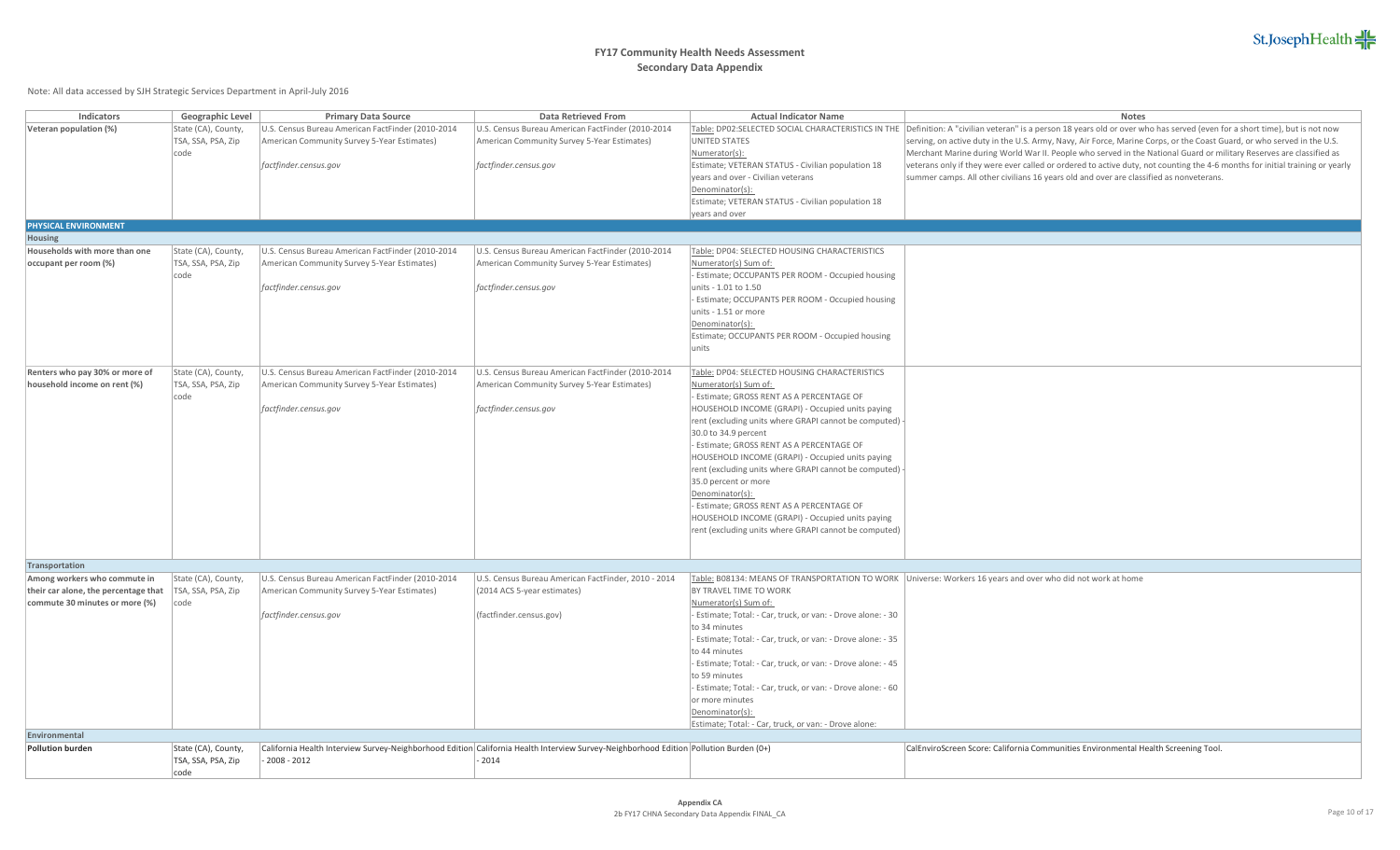

| Indicators                           | Geographic Level    | <b>Primary Data Source</b>                                                                                | <b>Data Retrieved From</b>                                                                                                                      | <b>Actual Indicator Name</b>                           | <b>Notes</b>                                                                                                           |
|--------------------------------------|---------------------|-----------------------------------------------------------------------------------------------------------|-------------------------------------------------------------------------------------------------------------------------------------------------|--------------------------------------------------------|------------------------------------------------------------------------------------------------------------------------|
|                                      |                     |                                                                                                           |                                                                                                                                                 |                                                        |                                                                                                                        |
| Ozone ratio                          | State (CA), County, |                                                                                                           | California Health Interview Survey-Neighborhood Edition California Health Interview Survey-Neighborhood Edition Ozone Ratio (0+)                |                                                        | Amount of daily maximum 8-hour ozone concentration over the California 8-hour standard (0.070 ppm).                    |
|                                      | TSA, SSA, PSA, Zip  | 2009 - 2011                                                                                               | 2014                                                                                                                                            |                                                        |                                                                                                                        |
|                                      | code                |                                                                                                           |                                                                                                                                                 |                                                        |                                                                                                                        |
| Particulate matter (PM2.5)           | State (CA), County, |                                                                                                           | California Health Interview Survey-Neighborhood Edition California Health Interview Survey-Neighborhood Edition Particulate Matter (PM2.5) (0+) |                                                        | Annual mean PM 2.5 concentration (average of quarterly means), ug/m3                                                   |
|                                      | TSA, SSA, PSA, Zip  | $-2009 - 2011$                                                                                            | 2014                                                                                                                                            |                                                        |                                                                                                                        |
|                                      | code                |                                                                                                           |                                                                                                                                                 |                                                        |                                                                                                                        |
| <b>CITY LEVEL INDICATORS</b>         |                     |                                                                                                           |                                                                                                                                                 |                                                        |                                                                                                                        |
| Socio-Economic Factors               |                     |                                                                                                           |                                                                                                                                                 |                                                        |                                                                                                                        |
| Violent crimes, rate per 100,000     | State (CA), County, | For violent crime : State of California Department of                                                     | State of California Department of Justice (2014)                                                                                                | Numerator (from CA Department of Justice):             | Calculation for Violence Crime rate: A crime rate describes the number of crimes reported to law enforcement agencies  |
| inhabitants                          | <b>City</b>         | Justice, 2014                                                                                             |                                                                                                                                                 | Violent sum                                            | for every 100,000 persons within a population. A crime rate is calculated by dividing the number of reported crimes by |
|                                      |                     |                                                                                                           | http://oag.ca.gov/crime/cjsc/stats/crimes-clearances                                                                                            | Denominator (from ACS):                                | the total population. The result is then multiplied by 100,000.                                                        |
|                                      |                     |                                                                                                           |                                                                                                                                                 | Table B01003: Total Population - Estimate; Total       | Violent crime = the sum of homicide, rape, robbery, and aggravated assault.                                            |
|                                      |                     | For population : U.S. Census Bureau American FactFinder U.S. Census Bureau American FactFinder (2010-2014 |                                                                                                                                                 | Calculation: (Violent sum x 100,000)/(Estimate; Total) |                                                                                                                        |
|                                      |                     | (2010-2014 American Community Survey 5-Year                                                               | American Community Survey 5-Year Estimates)                                                                                                     |                                                        |                                                                                                                        |
|                                      |                     |                                                                                                           |                                                                                                                                                 |                                                        |                                                                                                                        |
|                                      |                     | Estimates)                                                                                                |                                                                                                                                                 |                                                        |                                                                                                                        |
|                                      |                     |                                                                                                           | factfinder.census.gov                                                                                                                           |                                                        |                                                                                                                        |
| Domestic violence calls for          |                     |                                                                                                           |                                                                                                                                                 |                                                        |                                                                                                                        |
|                                      | State (CA), County  | California Dept. of Justice, Criminal Justice Statistics                                                  | Kidsdata.org, A Program of Lucile Packard Foundation                                                                                            | Domestic Violence Calls for Assistance                 | According to California Penal Code 13700, domestic violence is defined as "abuse committed against an adult or a fully |
| assistance, rate per 1,000 residents |                     | Center, Domestic Violence-Related Calls for Assistance                                                    | for Children's Health (2014)                                                                                                                    |                                                        | emancipated minor who is a spouse, former spouse, cohabitant, former cohabitant, or person with whom the suspect has   |
|                                      |                     | Database (1998-2003) and Online Query System (Aug.                                                        |                                                                                                                                                 |                                                        | had a child or is having or has had a dating or engagement relationship." Data include both cases where an arrest was  |
|                                      |                     | $ 2015\rangle$                                                                                            |                                                                                                                                                 |                                                        | made and those where circumstances did not warrant an arrest.                                                          |
|                                      |                     |                                                                                                           |                                                                                                                                                 |                                                        |                                                                                                                        |
| Number of domestic violence calls    | State (CA), County, | California Dept. of Justice, Criminal Justice Statistics                                                  | Kidsdata.org, A Program of Lucile Packard Foundation                                                                                            | Domestic Violence Calls for Assistance, by City        |                                                                                                                        |
| for assistance                       | <b>City</b>         | Center, Domestic Violence-Related Calls for Assistance                                                    | for Children's Health (2014)                                                                                                                    |                                                        |                                                                                                                        |
|                                      |                     | Database (1998-2003) and Online Query System (Aug.                                                        |                                                                                                                                                 |                                                        |                                                                                                                        |
|                                      |                     | 2015)                                                                                                     |                                                                                                                                                 |                                                        |                                                                                                                        |
| Child abuse allegations, rate per    | State (CA), County  | Child Welfare Services/Case Management System                                                             | California Child Welfare Indicators Project (CCWIP) (2015 California Child Population (0-17) and Children with                                  |                                                        |                                                                                                                        |
| 1.000 children                       |                     | (CWS/CMS), California Department of Social Services                                                       | Quarter 4 extract)                                                                                                                              | Child Maltreatment Allegations, Substantiations, and   |                                                                                                                        |
|                                      |                     | (2015 Quarter 4 extract)                                                                                  |                                                                                                                                                 | Entries                                                |                                                                                                                        |
|                                      |                     |                                                                                                           | http://cssr.berkeley.edu/ucb childwelfare/entries.aspx                                                                                          | Incidence per 1,000 Children                           |                                                                                                                        |
|                                      |                     |                                                                                                           |                                                                                                                                                 | Column: %                                              |                                                                                                                        |
|                                      |                     |                                                                                                           |                                                                                                                                                 |                                                        |                                                                                                                        |
| Substantiated child abuse            | State (CA), County  | Child Welfare Services/Case Management System                                                             | California Child Welfare Indicators Project (CCWIP) (2015 California Child Population (0-17) and Children with                                  |                                                        |                                                                                                                        |
| allegations, rate per 1,000 children |                     | (CWS/CMS), California Department of Social Services                                                       | Quarter 4 extract)                                                                                                                              | Child Maltreatment Allegations, Substantiations, and   |                                                                                                                        |
|                                      |                     | (2015 Quarter 4 extract)                                                                                  |                                                                                                                                                 | Entries                                                |                                                                                                                        |
|                                      |                     |                                                                                                           | http://cssr.berkeley.edu/ucb childwelfare/entries.aspx                                                                                          | ncidence per 1,000 Children                            |                                                                                                                        |
|                                      |                     |                                                                                                           |                                                                                                                                                 | Column: %                                              |                                                                                                                        |
|                                      |                     |                                                                                                           |                                                                                                                                                 |                                                        |                                                                                                                        |
| <b>Physical Environment</b>          |                     |                                                                                                           |                                                                                                                                                 |                                                        |                                                                                                                        |
|                                      |                     |                                                                                                           |                                                                                                                                                 |                                                        |                                                                                                                        |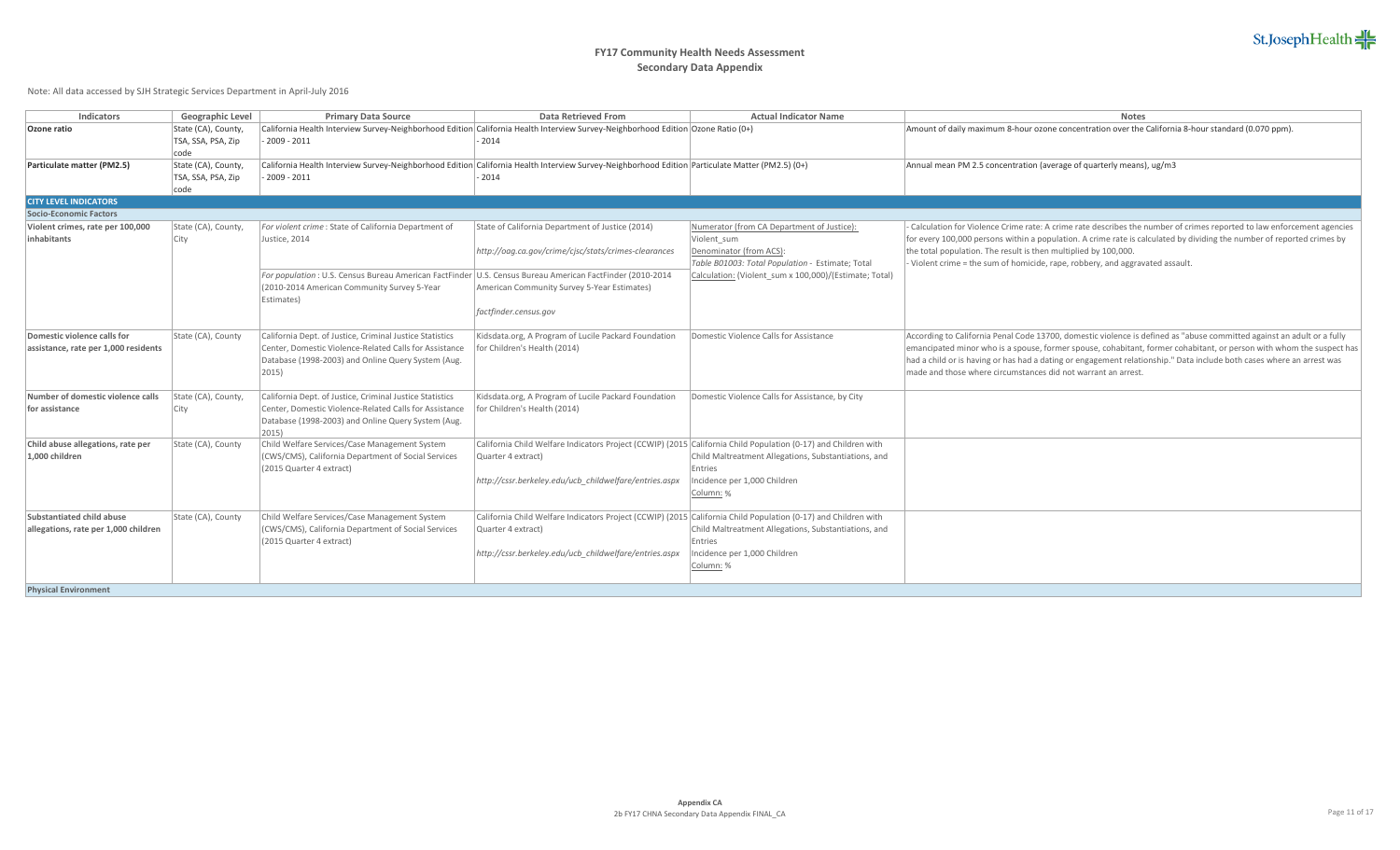| <b>Indicators</b>                                         | Geographic Level    | <b>Primary Data Source</b>                              | Data Retrieved From                                                                                                                         | <b>Actual Indicator Name</b>                               | <b>Notes</b>                                                                                                                                                                                                                                  |
|-----------------------------------------------------------|---------------------|---------------------------------------------------------|---------------------------------------------------------------------------------------------------------------------------------------------|------------------------------------------------------------|-----------------------------------------------------------------------------------------------------------------------------------------------------------------------------------------------------------------------------------------------|
| Percent of population living within                       | County, City        | The Southern California Association of Governments      | California Department of Public Health (2012)                                                                                               | Public Transit Access: Percent of population residing      | Definition: Proportion of the population that resides within a $\frac{1}{2}$ mile of a transit stop with a headway of 15 minutes or                                                                                                           |
| half mile of transit (%)                                  |                     | (2012)                                                  |                                                                                                                                             | within 1/2 mile of a major transit stop                    | less during peak commute hours                                                                                                                                                                                                                |
|                                                           |                     | www.scag.ca.gov                                         |                                                                                                                                             | Column: p_trans_acc                                        | Transit stops included those served by one or more fixed route transit service with a frequency of 15 minutes or less                                                                                                                         |
|                                                           |                     | The Metropolitan Transportation Commission (2012)       |                                                                                                                                             |                                                            | during peak hours (6-9AM, 3-6PM). For the SCAG and MTC regions, stops with multiple routes whose average frequency                                                                                                                            |
|                                                           |                     | www.mtc.ca.gov;                                         |                                                                                                                                             |                                                            | was 15 minutes or less were included (e.g. 2 different bus routes with 30 minute frequencies each). Geospatial software                                                                                                                       |
|                                                           |                     | Transit Stops from the Sacramento Council of            |                                                                                                                                             |                                                            | (ArcMAP 10.1) was used to identify census blocks with centroids inside $\frac{1}{2}$ mile buffers of the transit stops. Block-level                                                                                                           |
|                                                           |                     | Governments (2008) www.sacog.org                        |                                                                                                                                             |                                                            | 2010 Census redistricting data (100% counts by race/ethnicity) was merged with blocks inside the transit access area, and                                                                                                                     |
|                                                           |                     | Block-level population data by race and ethnicity from  |                                                                                                                                             |                                                            | population counts were aggregated by census tract, city/town, county, and region.                                                                                                                                                             |
|                                                           |                     | the U.S. Census Bureau: California State Data Center at |                                                                                                                                             |                                                            | - Strength and Limitations: Transit stops and service are subject to change and this analysis may not reflect recent                                                                                                                          |
|                                                           |                     | the California Department of Finance (2010)             |                                                                                                                                             |                                                            | changes. Census blocks are designated as inside or outside of transit buffers based on block centroids, which may result in                                                                                                                   |
|                                                           |                     |                                                         |                                                                                                                                             |                                                            | small under- or overestimates of the population within buffer areas. The population data are from a slighter earlier time                                                                                                                     |
|                                                           |                     |                                                         |                                                                                                                                             |                                                            | period (2010) than the transit data (2012), which may introduce a small error if the population numbers or demographics<br>have changed. This indicator measures geographic access; however, other characteristics of public transit, such as |
|                                                           |                     |                                                         |                                                                                                                                             |                                                            | affordability and personal safety (e.g. crime), also impact transit use.                                                                                                                                                                      |
|                                                           |                     |                                                         |                                                                                                                                             |                                                            |                                                                                                                                                                                                                                               |
|                                                           |                     |                                                         |                                                                                                                                             |                                                            |                                                                                                                                                                                                                                               |
| Percent of residents within half mile State (CA), County, |                     | California Protected Areas Database (CPAD version 1.8,  | California Department of Public Health (2010)                                                                                               | Access to Parks: Percent of residents within 1/2 mile of a | Definition: Percent of population within 1/2 mile of park, beach, open space, or coastline                                                                                                                                                    |
| of a park, beach, or open space (%)                       | City                | 2012), maintained by GreenInfo Network, accessed        |                                                                                                                                             | park, beach, or open space                                 | The California Protected Areas Database (updated 2012) was obtained as a shape file from the CALANDS website. The                                                                                                                             |
|                                                           |                     | September, 2012 from CALANDS website at                 | https://www.cdph.ca.gov/programs/Pages/HealthyCom   Column: p_parkacc                                                                       |                                                            | database includes open space lands including parks, as well as open space lands with other uses, including: recreation,                                                                                                                       |
|                                                           |                     | http://www.calands.org/. 2010 block-level population    | munityIndicators.aspx#DataIndAv                                                                                                             |                                                            | forestry, historical/cultural, habitat conservation, water supply, scenic areas, flood control, agricultural/ranching, and                                                                                                                    |
|                                                           |                     | data by race and ethnicity from the U.S. Census Bureau  |                                                                                                                                             |                                                            | general open space. Parks greater than 1 acre with 'Open Access' designation were selected for analysis. Half mile buffers                                                                                                                    |
|                                                           |                     | (provided by California State Data Center at the        |                                                                                                                                             |                                                            | were created around parks. Census blocks with centroids inside the parks buffer area were selected. 2010 block-level                                                                                                                          |
|                                                           |                     | California                                              |                                                                                                                                             |                                                            | Census redistricting data (100% count by race/ethnicity) were merged with blocks inside the parks buffer area. Block data                                                                                                                     |
|                                                           |                     | Department of Finance)                                  |                                                                                                                                             |                                                            | were aggregated by census tract, city/town, county, region, and state. The percent of residents' access to parks were                                                                                                                         |
|                                                           |                     |                                                         |                                                                                                                                             |                                                            | calculated for each geographic level and for race/ethnicity strata. Regions were based on counties of metropolitan                                                                                                                            |
|                                                           |                     |                                                         |                                                                                                                                             |                                                            | transportation organizations (MPO) regions as reported in the 2010 California Regional Progress Report                                                                                                                                        |
|                                                           |                     |                                                         |                                                                                                                                             |                                                            | (http://www.dot.ca.gov/hq/tpp/offices/orip/Collaborative%20Planning/Files/ CARegionalProgress_2-1-2011.pdf).                                                                                                                                  |
|                                                           |                     |                                                         |                                                                                                                                             |                                                            | Standard errors, relative standard errors, and 95% upper and lower confidence intervals were calculated.                                                                                                                                      |
|                                                           |                     |                                                         |                                                                                                                                             |                                                            | - Limitations: The California Protected Areas Database does not include tribal lands, lands used for active military<br>purposes, and properties protected through easements. The indicator takes into account the travel distance to park    |
|                                                           |                     |                                                         |                                                                                                                                             |                                                            | borders, but does not take into account points of entry. The indicator does not take into account the quality of park                                                                                                                         |
|                                                           |                     |                                                         |                                                                                                                                             |                                                            | facilities, level of maintenance, specific amenities and services offered, or safety issues. While the indicator only                                                                                                                         |
|                                                           |                     |                                                         |                                                                                                                                             |                                                            | measures "walkable" distance, transportation to parks through private or public transit was not considered. Census                                                                                                                            |
|                                                           |                     |                                                         |                                                                                                                                             |                                                            | blocks are designated as inside or outside of park buffers based on block centroids, which can result in some                                                                                                                                 |
|                                                           |                     |                                                         |                                                                                                                                             |                                                            | misclassification of population within buffer areas. The indicator does not include "mini parks" or "pocket parks",                                                                                                                           |
|                                                           |                     |                                                         |                                                                                                                                             |                                                            | sometimes defined as less than 1 acre. The indicator only includes beach and coastline areas that are part CPAD, and                                                                                                                          |
|                                                           |                     |                                                         |                                                                                                                                             |                                                            | known to be accessible to the public.                                                                                                                                                                                                         |
|                                                           |                     |                                                         |                                                                                                                                             |                                                            |                                                                                                                                                                                                                                               |
|                                                           |                     |                                                         |                                                                                                                                             |                                                            |                                                                                                                                                                                                                                               |
|                                                           |                     |                                                         |                                                                                                                                             |                                                            |                                                                                                                                                                                                                                               |
| <b>PARKSCORE INDEX</b>                                    |                     |                                                         |                                                                                                                                             |                                                            |                                                                                                                                                                                                                                               |
| ParkScore® index                                          | City                | The Trust for Public Land (2016)                        | The Trust for Public Land (2016)                                                                                                            | ParkScore® index                                           | The ParkScore® index measures how well the 100 largest U.S. cities are meeting the need for parks.                                                                                                                                            |
|                                                           |                     | http://parkscore.tpl.org/                               | http://parkscore.tpl.org/                                                                                                                   |                                                            |                                                                                                                                                                                                                                               |
| <b>HEALTH OUTCOMES</b>                                    |                     |                                                         |                                                                                                                                             |                                                            |                                                                                                                                                                                                                                               |
| Morbidity                                                 |                     |                                                         |                                                                                                                                             |                                                            |                                                                                                                                                                                                                                               |
| Fair or poor health (ages 0-17)                           | State (CA), County, |                                                         | California Health Interview Survey-Neighborhood Edition California Health Interview Survey-Neighborhood Edition Fair or poor health (0-17)  |                                                            | Child and teen respondents ages 0-17 with fair or poor health                                                                                                                                                                                 |
|                                                           | TSA, SSA, PSA, Zip  | 2014                                                    | $-2014$                                                                                                                                     |                                                            |                                                                                                                                                                                                                                               |
|                                                           | code                |                                                         |                                                                                                                                             |                                                            |                                                                                                                                                                                                                                               |
| Fair or poor health (ages 18-64)                          | State (CA), County, |                                                         | California Health Interview Survey-Neighborhood Edition California Health Interview Survey-Neighborhood Edition Fair or poor health (18-64) |                                                            | Adult respondents ages 18-64 with fair or poor health.                                                                                                                                                                                        |
|                                                           | TSA, SSA, PSA, Zip  | $-2014$                                                 | $-2014$                                                                                                                                     |                                                            |                                                                                                                                                                                                                                               |
|                                                           | code                |                                                         |                                                                                                                                             |                                                            |                                                                                                                                                                                                                                               |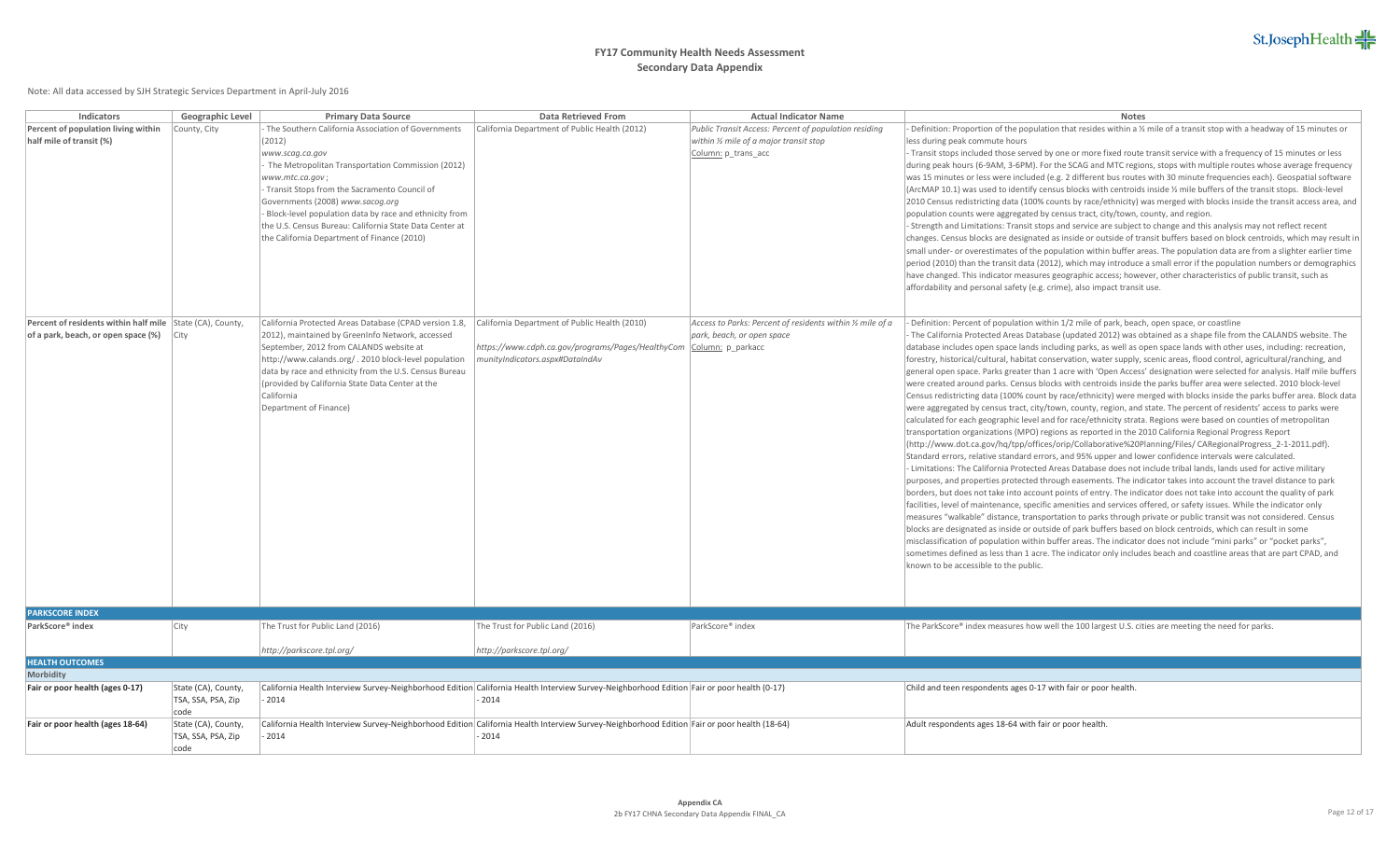## **FY17 Community Health Needs Assessment Secondary Data Appendix**

| Indicators                                       | Geographic Level    | <b>Primary Data Source</b>                                                                                                                | Data Retrieved From                                  | <b>Actual Indicator Name</b>                          | <b>Notes</b>                                                                                                                  |
|--------------------------------------------------|---------------------|-------------------------------------------------------------------------------------------------------------------------------------------|------------------------------------------------------|-------------------------------------------------------|-------------------------------------------------------------------------------------------------------------------------------|
| Fair or poor health (ages 65+)                   | State (CA), County, | California Health Interview Survey-Neighborhood Edition California Health Interview Survey-Neighborhood Edition Fair or poor health (65+) |                                                      |                                                       | Older respondents ages 65+ with fair or poor health.                                                                          |
|                                                  | TSA, SSA, PSA, Zip  | $-2014$                                                                                                                                   | $-2014$                                              |                                                       |                                                                                                                               |
|                                                  | code                |                                                                                                                                           |                                                      |                                                       |                                                                                                                               |
| Poor physical health days                        | State (CA) & County | Behavioral Risk Factor Surveillance System                                                                                                | County Health Rankings & Roadmaps (2016)             | Poor physical health days                             | Average number of physically unhealthy days reported in past 30 days (age-adjusted)                                           |
| Disabled population (%)                          | State (CA), County, | U.S. Census Bureau American FactFinder (2010-2014                                                                                         | U.S. Census Bureau American FactFinder, (2014 ACS 5- | Table: S1810: DISABILITY CHARACTERISTICS              | Disability = A long-lasting physical, mental, or emotional condition. This condition can make it difficult for a person to do |
|                                                  | TSA, SSA, PSA, Zip  | American Community Survey 5-Year Estimates)                                                                                               | vear estimates: 2010 - 2014)                         | Numerator:                                            | activities such as walking, climbing stairs, dressing, bathing, learning, or remembering. This condition can also impede a    |
|                                                  | code                |                                                                                                                                           |                                                      | With a disability; Estimate; Total civilian           | person from being able to go outside the home alone or to work at a job or business.                                          |
|                                                  |                     | factfinder.census.gov                                                                                                                     | factfinder.census.gov                                | noninstitutionalized population                       |                                                                                                                               |
|                                                  |                     |                                                                                                                                           |                                                      | Denominator(s):                                       |                                                                                                                               |
|                                                  |                     |                                                                                                                                           |                                                      | Total; Estimate; Total civilian noninstitutionalized  |                                                                                                                               |
|                                                  |                     |                                                                                                                                           |                                                      | population                                            |                                                                                                                               |
| Percent of population ages 0-State (CA), County, |                     | U.S. Census Bureau American FactFinder (2010-2014                                                                                         | U.S. Census Bureau American FactFinder (2010-2014    | Table: \$1810: DISABILITY CHARACTERISTICS             |                                                                                                                               |
|                                                  | TSA, SSA, PSA, Zip  | American Community Survey 5-Year Estimates)                                                                                               | American Community Survey 5-Year Estimates)          | Numerator:                                            |                                                                                                                               |
|                                                  | code                |                                                                                                                                           |                                                      | With a disability; Estimate; Population under 5 years |                                                                                                                               |
|                                                  |                     | factfinder.census.gov                                                                                                                     | factfinder.census.gov                                | Denominator(s):                                       |                                                                                                                               |
|                                                  |                     |                                                                                                                                           |                                                      | Total; Estimate; Population under 5 years             |                                                                                                                               |
|                                                  |                     |                                                                                                                                           |                                                      |                                                       |                                                                                                                               |
| Percent of population ages 5-State (CA), County, |                     | U.S. Census Bureau American FactFinder (2010-2014                                                                                         | U.S. Census Bureau American FactFinder (2010-2014    | Table: S1810: DISABILITY CHARACTERISTICS              |                                                                                                                               |
| 17                                               | TSA, SSA, PSA, Zip  | American Community Survey 5-Year Estimates)                                                                                               | American Community Survey 5-Year Estimates)          | Numerator:                                            |                                                                                                                               |
|                                                  | code                |                                                                                                                                           |                                                      | With a disability; Estimate; Population 5 to 17 years |                                                                                                                               |
|                                                  |                     | factfinder.census.gov                                                                                                                     | factfinder.census.gov                                | Denominator(s):                                       |                                                                                                                               |
|                                                  |                     |                                                                                                                                           |                                                      | Total; Estimate; Population 5 to 17 years             |                                                                                                                               |
|                                                  |                     |                                                                                                                                           |                                                      |                                                       |                                                                                                                               |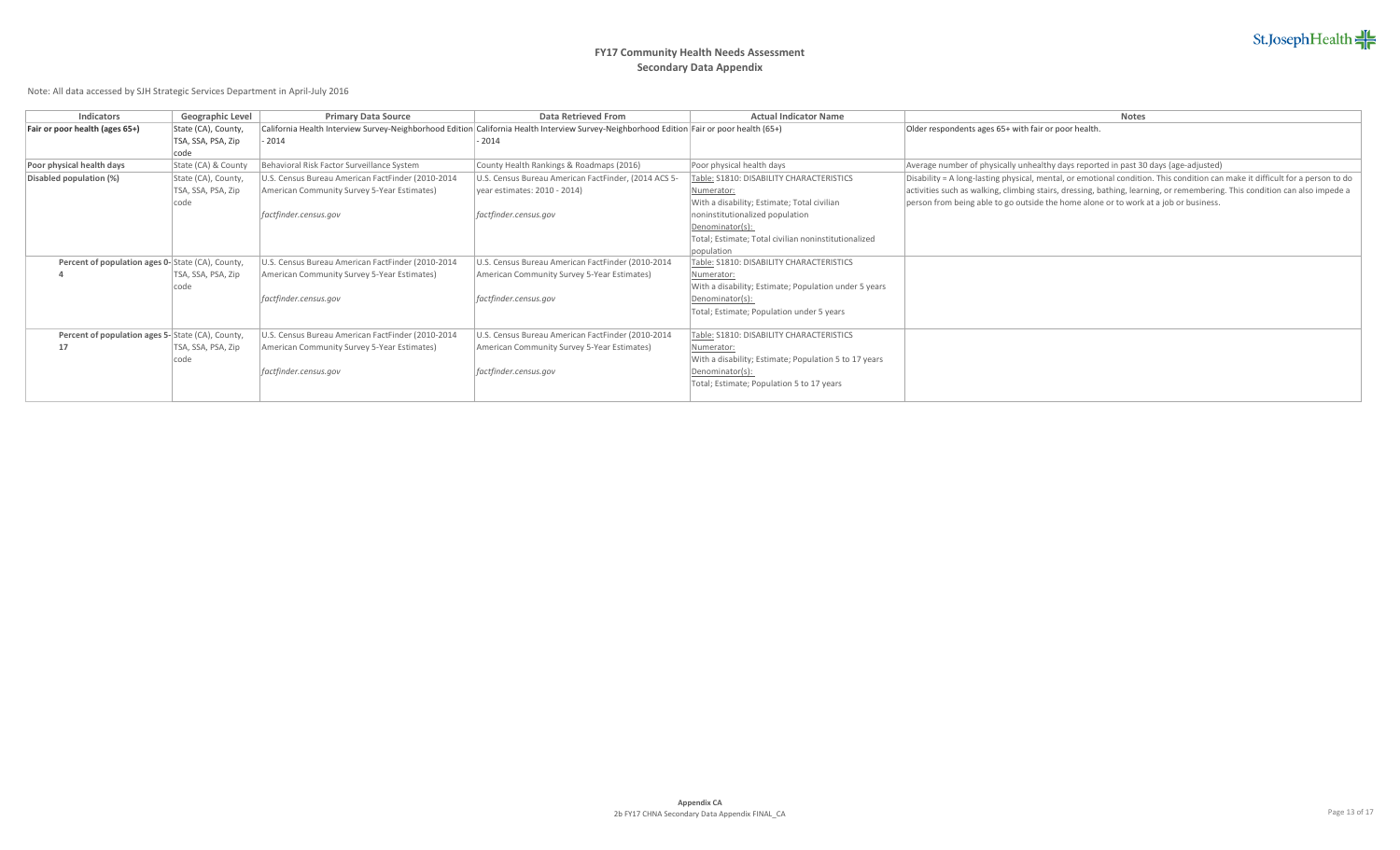

| Indicators                                                | Geographic Level           | <b>Primary Data Source</b>                                                                                                                              | Data Retrieved From                                                                                                                                | <b>Actual Indicator Name</b>                              | <b>Notes</b>                                                                                                                                                    |
|-----------------------------------------------------------|----------------------------|---------------------------------------------------------------------------------------------------------------------------------------------------------|----------------------------------------------------------------------------------------------------------------------------------------------------|-----------------------------------------------------------|-----------------------------------------------------------------------------------------------------------------------------------------------------------------|
| Percent of population ages                                | State (CA), County,        | U.S. Census Bureau American FactFinder (2010-2014                                                                                                       | U.S. Census Bureau American FactFinder (2010-2014                                                                                                  | Table: \$1810: DISABILITY CHARACTERISTICS                 |                                                                                                                                                                 |
| 18-64                                                     | TSA, SSA, PSA, Zip         | American Community Survey 5-Year Estimates)                                                                                                             | American Community Survey 5-Year Estimates)                                                                                                        | Numerator:                                                |                                                                                                                                                                 |
|                                                           | code                       |                                                                                                                                                         |                                                                                                                                                    | With a disability; Estimate; Population 18 to 64 years    |                                                                                                                                                                 |
|                                                           |                            | factfinder.census.gov                                                                                                                                   | factfinder.census.gov                                                                                                                              | Denominator(s):                                           |                                                                                                                                                                 |
|                                                           |                            |                                                                                                                                                         |                                                                                                                                                    | Total; Estimate; Population 18 to 64 years                |                                                                                                                                                                 |
| Percent of population ages                                | State (CA), County,        | U.S. Census Bureau American FactFinder (2010-2014                                                                                                       | U.S. Census Bureau American FactFinder (2010-2014                                                                                                  | Table: S1810: DISABILITY CHARACTERISTICS                  |                                                                                                                                                                 |
| $65+$                                                     | TSA, SSA, PSA, Zip         | American Community Survey 5-Year Estimates)                                                                                                             | American Community Survey 5-Year Estimates)                                                                                                        | Numerator:                                                |                                                                                                                                                                 |
|                                                           | code                       |                                                                                                                                                         |                                                                                                                                                    | With a disability; Estimate; Population 65 years and over |                                                                                                                                                                 |
|                                                           |                            | factfinder.census.gov                                                                                                                                   | factfinder.census.gov                                                                                                                              | Denominator(s):                                           |                                                                                                                                                                 |
|                                                           |                            |                                                                                                                                                         |                                                                                                                                                    | Total; Estimate; Population 65 years and over             |                                                                                                                                                                 |
| Low-birth weight (< 2500 grams) (%) State (CA), TSA, SSA, |                            | California Department of Public Health (2012)                                                                                                           | California Department of Public Health (2012)                                                                                                      | Numerator(s) Sum of:                                      |                                                                                                                                                                 |
|                                                           | PSA, Zip code              |                                                                                                                                                         |                                                                                                                                                    | Birthweight <1500 grams                                   |                                                                                                                                                                 |
|                                                           |                            |                                                                                                                                                         |                                                                                                                                                    | Birthweight 1500-2499 grams                               |                                                                                                                                                                 |
|                                                           |                            |                                                                                                                                                         |                                                                                                                                                    | Denominator(s):                                           |                                                                                                                                                                 |
|                                                           |                            |                                                                                                                                                         |                                                                                                                                                    | <b>Total Births</b>                                       |                                                                                                                                                                 |
| <b>Chronic Conditions</b>                                 |                            |                                                                                                                                                         |                                                                                                                                                    |                                                           |                                                                                                                                                                 |
| Ever diagnosed with asthma (ages 1-                       | State (CA), County,        |                                                                                                                                                         | California Health Interview Survey-Neighborhood Edition California Health Interview Survey-Neighborhood Edition Ever diagnosed with asthma (1-17)  |                                                           | Child and teen respondents ages 1-17 who were ever diagnosed with asthma by a doctor.                                                                           |
| 17)                                                       | TSA, SSA, PSA, Zip         | 2014                                                                                                                                                    | 2014                                                                                                                                               |                                                           |                                                                                                                                                                 |
|                                                           | code                       |                                                                                                                                                         |                                                                                                                                                    |                                                           |                                                                                                                                                                 |
| Ever diagnosed with asthma (ages                          | State (CA), County,        |                                                                                                                                                         | California Health Interview Survey-Neighborhood Edition California Health Interview Survey-Neighborhood Edition Ever diagnosed with asthma (18+)   |                                                           | Adult respondents ages 18+ who were ever diagnosed with asthma by a doctor.                                                                                     |
| $18+$                                                     | TSA, SSA, PSA, Zip         | 2014                                                                                                                                                    | 2014                                                                                                                                               |                                                           |                                                                                                                                                                 |
|                                                           | code                       |                                                                                                                                                         |                                                                                                                                                    |                                                           |                                                                                                                                                                 |
| Ever diagnosed with diabetes (ages<br>$ 18+ \rangle$      | State (CA), County,        |                                                                                                                                                         | California Health Interview Survey-Neighborhood Edition California Health Interview Survey-Neighborhood Edition Ever diagnosed with diabetes (18+) |                                                           | Adult respondents ages 18+ who were ever diagnosed with diabetes by a doctor.                                                                                   |
|                                                           | TSA, SSA, PSA, Zip<br>code | 2014                                                                                                                                                    | 2014                                                                                                                                               |                                                           |                                                                                                                                                                 |
| Pre-diabetes (ages 18+) (%)                               | State (CA), County         | Population: California Health Interview Survey (CHIS)                                                                                                   | UCLA Center for Health Policy Research (2013-2014)                                                                                                 | Prediabetes and Diabetes by County                        | Prediabetes estimates include adults with undiagnosed diabetes.                                                                                                 |
|                                                           |                            | $(2013 - 2014)$                                                                                                                                         |                                                                                                                                                    |                                                           | Estimates of prediabetes are based on predictive models developed using 2009-2012 NHANES                                                                        |
|                                                           |                            | Pre-diabetes Estimates: National Center for Health                                                                                                      |                                                                                                                                                    |                                                           | data and applied to CHIS 2013-14 data.                                                                                                                          |
|                                                           |                            | Statistics (NHANES) (2009-2012)                                                                                                                         |                                                                                                                                                    |                                                           |                                                                                                                                                                 |
| Ever diagnosed with heart disease                         | State (CA), County,        | California Health Interview Survey-Neighborhood Edition California Health Interview Survey-Neighborhood Edition Ever diagnosed with heart disease (18+) |                                                                                                                                                    |                                                           | Adult respondents ages 18+ who were ever diagnosed with heart disease by a doctor.                                                                              |
| $(\text{ages }18+)$                                       | TSA, SSA, PSA, Zip         | 2014                                                                                                                                                    | 2014                                                                                                                                               |                                                           |                                                                                                                                                                 |
|                                                           | code                       |                                                                                                                                                         |                                                                                                                                                    |                                                           |                                                                                                                                                                 |
| Cancer Rates (Age-adjusted rates per 100,000)             |                            |                                                                                                                                                         |                                                                                                                                                    |                                                           |                                                                                                                                                                 |
| Breast cancer incidence (females only) State (CA), County |                            | California Cancer Registry (2009-2013)                                                                                                                  | Cancer Incidence and Mortality Inquiry System (2009-                                                                                               | Cancer Site: Breast (Female)                              | Age-Adjusted to the 2000 U.S. Standard Population. All rates per 100,000 population                                                                             |
|                                                           |                            |                                                                                                                                                         | 2013)                                                                                                                                              |                                                           | All references to "Hispanic" in indicator names were changed to "Latino"                                                                                        |
|                                                           |                            |                                                                                                                                                         |                                                                                                                                                    |                                                           |                                                                                                                                                                 |
| Cervical cancer incidence                                 |                            |                                                                                                                                                         | www.Cancer-rates.info                                                                                                                              | Cancer Site: Cervix Uteri                                 |                                                                                                                                                                 |
|                                                           | State (CA), County         | California Cancer Registry (2009-2013)                                                                                                                  | Cancer Incidence and Mortality Inquiry System (2009-<br>$ 2013\rangle$                                                                             |                                                           | Age-Adjusted to the 2000 U.S. Standard Population. All rates per 100,000 population<br>All references to "Hispanic" in indicator names were changed to "Latino" |
|                                                           |                            |                                                                                                                                                         |                                                                                                                                                    |                                                           |                                                                                                                                                                 |
|                                                           |                            |                                                                                                                                                         | www.Cancer-rates.info                                                                                                                              |                                                           |                                                                                                                                                                 |
| Colorectal cancer incidence                               | State (CA), County         | California Cancer Registry (2009-2013)                                                                                                                  | Cancer Incidence and Mortality Inquiry System (2009-                                                                                               | Cancer Site: Colon and Rectum                             | Age-Adjusted to the 2000 U.S. Standard Population. All rates per 100,000 population                                                                             |
|                                                           |                            |                                                                                                                                                         | $ 2013\rangle$                                                                                                                                     |                                                           | All references to "Hispanic" in indicator names were changed to "Latino"                                                                                        |
|                                                           |                            |                                                                                                                                                         |                                                                                                                                                    |                                                           |                                                                                                                                                                 |
|                                                           |                            |                                                                                                                                                         | www.Cancer-rates.info                                                                                                                              |                                                           |                                                                                                                                                                 |
| Lung and Bronchus cancer incidence                        | State (CA), County         | California Cancer Registry (2009-2013)                                                                                                                  | Cancer Incidence and Mortality Inquiry System (2009-                                                                                               | Cancer Site: Lung and Bronchus                            | Age-Adjusted to the 2000 U.S. Standard Population. All rates per 100,000 population                                                                             |
|                                                           |                            |                                                                                                                                                         | $ 2013\rangle$                                                                                                                                     |                                                           | All references to "Hispanic" in indicator names were changed to "Latino"                                                                                        |
|                                                           |                            |                                                                                                                                                         |                                                                                                                                                    |                                                           |                                                                                                                                                                 |
|                                                           |                            |                                                                                                                                                         | www.Cancer-rates.info                                                                                                                              |                                                           |                                                                                                                                                                 |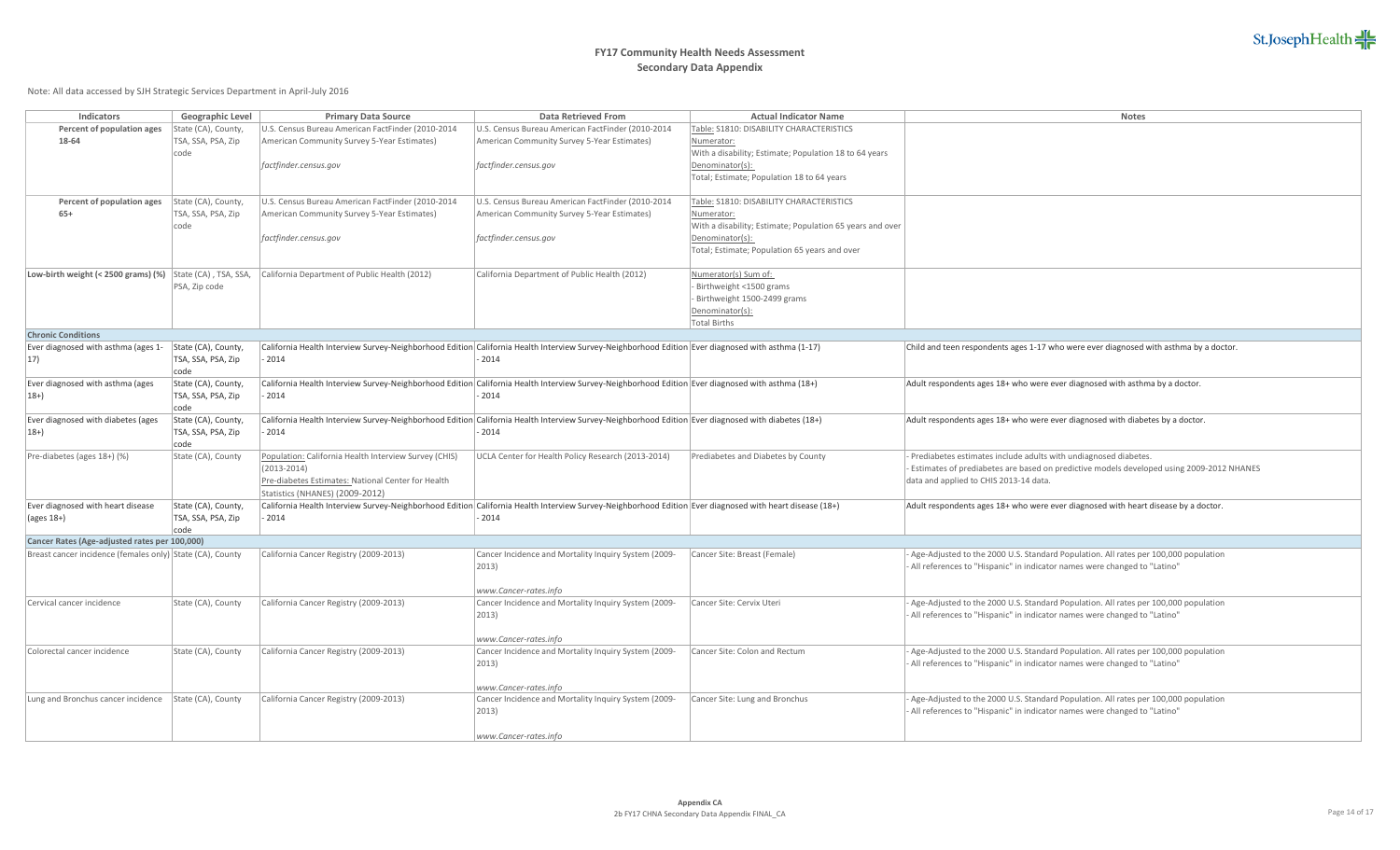

| Indicators                                                                                                                    | Geographic Level                                  | <b>Primary Data Source</b>                                                                                                                                                                                                                                                                                         | <b>Data Retrieved From</b>                                                                | <b>Actual Indicator Name</b>                            | <b>Notes</b>                                                                                                                                                                                                                                                                                                                                                                                                                                                                                                                                                                                                                                                                                                                                                                                                                                                                                                                                                                                                                                                                                                                                                                                                        |  |  |
|-------------------------------------------------------------------------------------------------------------------------------|---------------------------------------------------|--------------------------------------------------------------------------------------------------------------------------------------------------------------------------------------------------------------------------------------------------------------------------------------------------------------------|-------------------------------------------------------------------------------------------|---------------------------------------------------------|---------------------------------------------------------------------------------------------------------------------------------------------------------------------------------------------------------------------------------------------------------------------------------------------------------------------------------------------------------------------------------------------------------------------------------------------------------------------------------------------------------------------------------------------------------------------------------------------------------------------------------------------------------------------------------------------------------------------------------------------------------------------------------------------------------------------------------------------------------------------------------------------------------------------------------------------------------------------------------------------------------------------------------------------------------------------------------------------------------------------------------------------------------------------------------------------------------------------|--|--|
| Oral Cavity and Pharynx cancer<br>incidence                                                                                   | State (CA), County                                | California Cancer Registry (2009-2013)                                                                                                                                                                                                                                                                             | Cancer Incidence and Mortality Inquiry System (2009-<br>2013)<br>www.Cancer-rates.info    | Cancer Site: Oral Cavity and Pharynx                    | Age-Adjusted to the 2000 U.S. Standard Population. All rates per 100,000 population<br>All references to "Hispanic" in indicator names were changed to "Latino"                                                                                                                                                                                                                                                                                                                                                                                                                                                                                                                                                                                                                                                                                                                                                                                                                                                                                                                                                                                                                                                     |  |  |
| Prostate cancer incidence                                                                                                     | State (CA), County                                | California Cancer Registry (2009-2013)                                                                                                                                                                                                                                                                             | Cancer Incidence and Mortality Inquiry System (2009-<br>2013)<br>www.Cancer-rates.info    | Cancer Site: Prostate                                   | Age-Adjusted to the 2000 U.S. Standard Population. All rates per 100,000 population<br>All references to "Hispanic" in indicator names were changed to "Latino"                                                                                                                                                                                                                                                                                                                                                                                                                                                                                                                                                                                                                                                                                                                                                                                                                                                                                                                                                                                                                                                     |  |  |
| <b>Mental Health</b>                                                                                                          |                                                   |                                                                                                                                                                                                                                                                                                                    |                                                                                           |                                                         |                                                                                                                                                                                                                                                                                                                                                                                                                                                                                                                                                                                                                                                                                                                                                                                                                                                                                                                                                                                                                                                                                                                                                                                                                     |  |  |
| Youth suicidal ideation (student<br>reported) - grades 9th, 11th, and non-<br>traditional students (%)                        | State (CA), County                                | California Department of Education, California Healthy<br>Kids Survey and California Student Survey (WestEd)                                                                                                                                                                                                       | Kidsdata.org, A Program of Lucile Packard Foundation<br>for Children's Health (2011-2013) | Suicidal Ideation (Student Reported), by grade level    | Percentage of public school students in grades 9, 11, and non-traditional students who reported seriously considering<br>attempting suicide in the past 12 months<br>The 2011-2013 time period reflects data from school years 2011-12 and 2012-13. District- and county-level figures are<br>weighted proportions from the 2011-13 California Healthy Kids Survey, and state-level figures are weighted proportions<br>from the 2011-13 California Student Survey. The grade levels included in school district data depend on the grades<br>offered in each district; for example, high school districts do not include 7th grade data. "Non-Traditional" students are<br>those enrolled in Community Day Schools or Continuation Education; according to Ed-Data, these schools make up about<br>10% of all public schools in California. N/A indicates that the survey was not administered in that period or that data are<br>not available for that group. LNE (Low Number Event) indicates that for a specific answer there were fewer than 25<br>respondents. N/R indicates that the sample is too small to be representative.                                                                              |  |  |
| Youth suicidal ideation (student<br>reported) - grades 9th, 11th, and non-<br>traditional students, by race/ethnicity<br>(% ) | State (CA), County                                | California Department of Education, California Healthy<br>Kids Survey and California Student Survey (WestEd)                                                                                                                                                                                                       | Kidsdata.org, A Program of Lucile Packard Foundation<br>for Children's Health (2011-2013) | Suicidal Ideation (Student Reported), by race/ethnicity | Percentage of public school students in grades 9, 11, and non-traditional students who reported seriously considering<br>attempting suicide in the past 12 months.<br>All references to "Hispanic" in indicator names were changed to "Latino"<br>The 2011-2013 time period reflects data from school years 2011-12 and 2012-13. District- and county-level figures are<br>weighted proportions from the 2011-13 California Healthy Kids Survey, and state-level figures are weighted proportions<br>from the 2011-13 California Student Survey. The grade levels included in school district data depend on the grades<br>offered in each district; for example, high school districts do not include 7th grade data. "Non-Traditional" students are<br>those enrolled in Community Day Schools or Continuation Education; according to Ed-Data, these schools make up about<br>10% of all public schools in California. N/A indicates that the survey was not administered in that period or that data are<br>not available for that group. LNE (Low Number Event) indicates that for a specific answer there were fewer than 25<br>respondents. N/R indicates that the sample is too small to be representative. |  |  |
| Suicide rate per 100,000 youth (ages   State (CA), County<br>$15-24$                                                          |                                                   | California Department of Public Health, Death Statistical Kidsdata.org, A Program of Lucile Packard Foundation<br>Master Files; CDC, Mortality data on WONDER (Apr.<br>2015); California Department of Finance, Race/Ethnic<br>Population with Age and Sex Detail, 1990-1999, 2000-<br>2010, 2010-2060 (Apr. 2015) | for Children's Health (2011-2013)                                                         | Youth Suicide Rate                                      | Figures are presented as rates (per 100,000 youth ages 15-24) over three-year periods.                                                                                                                                                                                                                                                                                                                                                                                                                                                                                                                                                                                                                                                                                                                                                                                                                                                                                                                                                                                                                                                                                                                              |  |  |
| Number of youth suicides (ages 15-<br>[24], by race/ethnicity                                                                 | State (CA), County                                | California Dept. of Public Health, Death Statistical<br>Master Files; CDC, Mortality data on WONDER (Apr.<br>2015)                                                                                                                                                                                                 | Kidsdata.org, A Program of Lucile Packard Foundation<br>for Children's Health (2013)      | Number of Youth Suicides, by race/ethnicity             | Number of suicides by children/youth ages 5-24, by age group.                                                                                                                                                                                                                                                                                                                                                                                                                                                                                                                                                                                                                                                                                                                                                                                                                                                                                                                                                                                                                                                                                                                                                       |  |  |
| Poor mental health days (age-<br>adjusted)                                                                                    | State (CA), County                                | Behavioral Risk Factor Surveillance System (2014)                                                                                                                                                                                                                                                                  | County Health Rankings & Roadmaps (2016)                                                  | Poor mental health days                                 | Average number of mentally unhealthy days reported in past 30 days (age-adjusted).                                                                                                                                                                                                                                                                                                                                                                                                                                                                                                                                                                                                                                                                                                                                                                                                                                                                                                                                                                                                                                                                                                                                  |  |  |
| Suicidal Ideation (ages 18*)                                                                                                  | State (CA), County                                | California Health Interview Survey-2014                                                                                                                                                                                                                                                                            | ask.chis.ucla.edu                                                                         | Ever seriously thought about committing suicide         | Survey respondents ages 18+ were asked: "Have you ever seriously thought about commiitting sucide?"                                                                                                                                                                                                                                                                                                                                                                                                                                                                                                                                                                                                                                                                                                                                                                                                                                                                                                                                                                                                                                                                                                                 |  |  |
| Adults with likely serious<br>psychological stress (ages 18+)                                                                 | State (CA), County,<br>TSA, SSA, PSA, Zip<br>code | California Health Interview Survey-Neighborhood Edition California Health Interview Survey-Neighborhood Edition Serious psychological distress (18+)<br>$-2014$                                                                                                                                                    | 2014                                                                                      |                                                         | Constructed using the Kessler 6 series for adults ages 18+ who reported serious psychological distress in the past 12<br>months (K6 score $\geq$ 13).                                                                                                                                                                                                                                                                                                                                                                                                                                                                                                                                                                                                                                                                                                                                                                                                                                                                                                                                                                                                                                                               |  |  |
| Emergency Room (ER) Utilization - Mental Health                                                                               |                                                   |                                                                                                                                                                                                                                                                                                                    |                                                                                           |                                                         |                                                                                                                                                                                                                                                                                                                                                                                                                                                                                                                                                                                                                                                                                                                                                                                                                                                                                                                                                                                                                                                                                                                                                                                                                     |  |  |
| Adult age-adjusted ER rate due to<br>mental health (rate per 10,000)                                                          | County (Orange<br>(Orange County only)            | California Office of Statewide Health Planning and<br>County only), Zip code Development (2011-2013)                                                                                                                                                                                                               | Orange County's Healthier Together (2011-2013)<br>www.ochealthiertogether.org             | Age-Adjusted ER Rate due to Mental Health               | All references to "Hispanic" in indicator names were changed to "Latino."                                                                                                                                                                                                                                                                                                                                                                                                                                                                                                                                                                                                                                                                                                                                                                                                                                                                                                                                                                                                                                                                                                                                           |  |  |
| <b>Mortality</b>                                                                                                              |                                                   |                                                                                                                                                                                                                                                                                                                    |                                                                                           |                                                         |                                                                                                                                                                                                                                                                                                                                                                                                                                                                                                                                                                                                                                                                                                                                                                                                                                                                                                                                                                                                                                                                                                                                                                                                                     |  |  |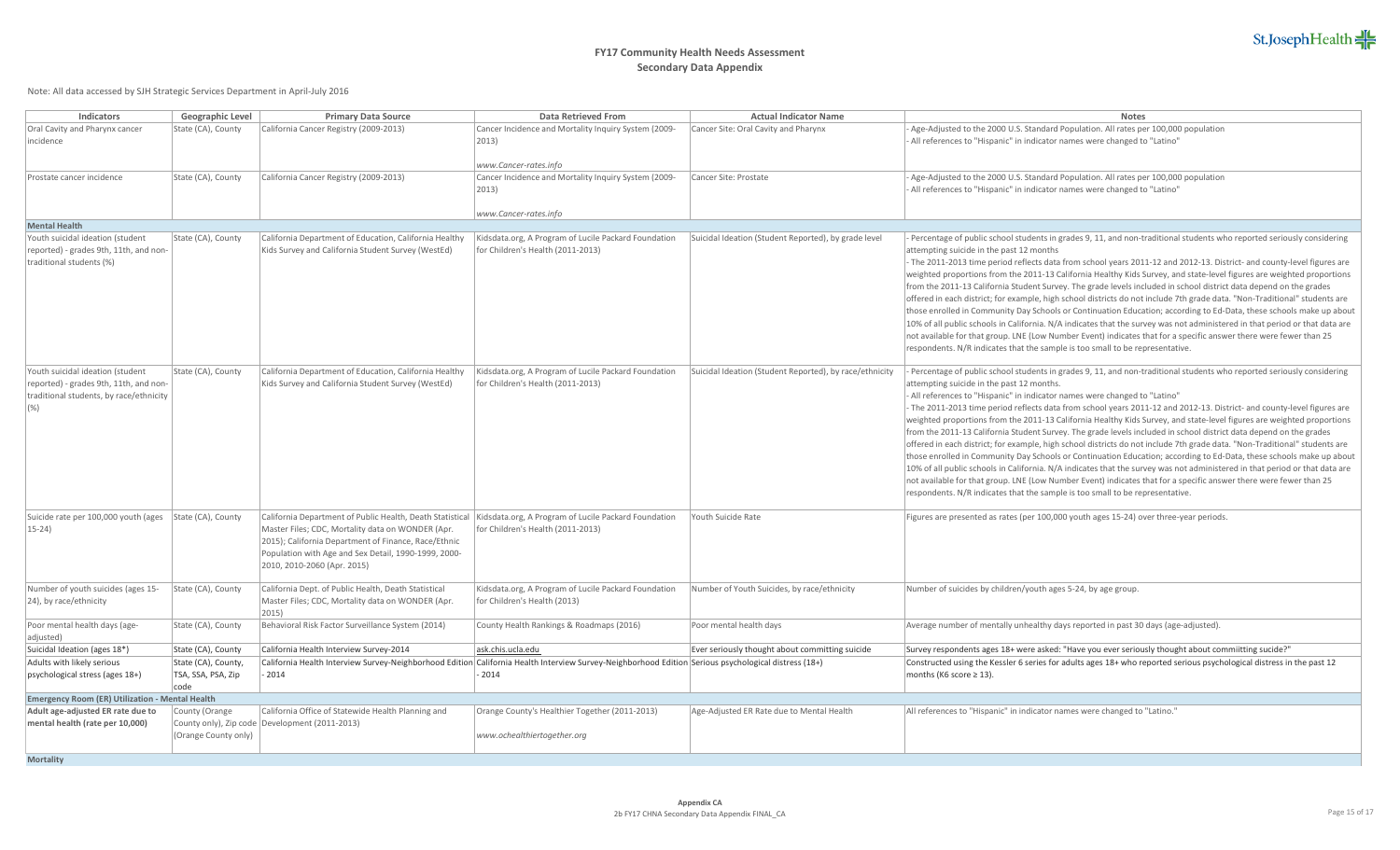

| Indicators                                                                                                                                        | Geographic Level                                        | <b>Primary Data Source</b>                                                                                                                                               | <b>Data Retrieved From</b>                                                                                                                                                   | <b>Actual Indicator Name</b>                                                                                                                                                        | <b>Notes</b>                                                                                                                                                                                                                                    |
|---------------------------------------------------------------------------------------------------------------------------------------------------|---------------------------------------------------------|--------------------------------------------------------------------------------------------------------------------------------------------------------------------------|------------------------------------------------------------------------------------------------------------------------------------------------------------------------------|-------------------------------------------------------------------------------------------------------------------------------------------------------------------------------------|-------------------------------------------------------------------------------------------------------------------------------------------------------------------------------------------------------------------------------------------------|
| Age-Adjusted Death Rate per 100,000<br>population due to any cause (2011-<br>$ 2013\rangle$                                                       | State, County, City<br>Zip code (Orange<br>County only) | Orange County Master Death Files; California<br>Department of Public Health, 2011-2013, Death<br>(Orange County only); Statistical Master Files                          | Health Status Profiles 2015 for county and state data                                                                                                                        | Orange County's Healthier Together for city data; County Age-Adjusted Death Rate per 100,000 population due to Orange County city and zip code level data:<br>any cause (2011-2013) | http://www.ochealthiertogether.org/index.php?module=indicators&controller=index&action=view&indicatorId=5283&lo<br>caleTypeId=3 County Level data: http://www.cdph.ca.gov/programs/ohir/Documents/OHIRProfiles2015.pdf                          |
| <b>HEALTH BEHAVIORS</b>                                                                                                                           |                                                         |                                                                                                                                                                          |                                                                                                                                                                              |                                                                                                                                                                                     |                                                                                                                                                                                                                                                 |
| Overweight for ages 2-11 (weight ≥<br>95th percentile)                                                                                            | State (CA), County,<br>TSA, SSA, PSA, Zip<br>code       | 2014                                                                                                                                                                     | California Health Interview Survey-Neighborhood Edition California Health Interview Survey-Neighborhood Edition Overweight for age (weight ≥ 95th percentile) (2-11)<br>2014 |                                                                                                                                                                                     | This variable assigns overweight for age to children, and is constructed using sex, age (in months) and weight (does NOT<br>factor in height). For more information, seehttp://bit.ly/wtageinf andhttp://bit.ly/wtage.                          |
| Overweight or obese (BMI ≥ 85th<br>percentile) (ages 12-17)                                                                                       | State (CA), County,<br>TSA, SSA, PSA, Zip<br>code       | 2014                                                                                                                                                                     | California Health Interview Survey-Neighborhood Edition California Health Interview Survey-Neighborhood Edition Overweight or obese (BMI ≥ 85th percentile) (12-17)<br>2014  |                                                                                                                                                                                     | Teen respondents ages 12-17 who ranked higher than the 85th percentile in the CDC 2010 recommendations on assigning<br>body mass index (BMI).                                                                                                   |
| Obese (BMI $\geq$ 30) (ages 18+)                                                                                                                  | State (CA), County,<br>TSA, SSA, PSA, Zip<br>code       | 2014                                                                                                                                                                     | California Health Interview Survey-Neighborhood Edition California Health Interview Survey-Neighborhood Edition Obese (BMI ≥ 30) (18+)<br>2014                               |                                                                                                                                                                                     | Adult respondents ages 18+ who had a body mass index (BMI) of 30.0 or above. BMI was calculated using respondent's<br>self-reported weight and height.                                                                                          |
| Food environment index                                                                                                                            | State (CA), County                                      | USDA Food Environment Atlas - Map the Meal Gap<br>(2013)                                                                                                                 | County Health Rankings & Roadmaps (2016)                                                                                                                                     | Food environment index                                                                                                                                                              | Index of factors that contribute to a healthy food environment, 0 (worst) to 10 (best)                                                                                                                                                          |
| Sugary drink consumption 1 or more<br>times per day (ages 18+)                                                                                    | State (CA), County,<br>TSA, SSA, PSA, Zip<br>code       | 2014                                                                                                                                                                     | California Health Interview Survey-Neighborhood Edition California Health Interview Survey-Neighborhood Edition Sugary drink consumption 1+ times per day (18+)<br>2014      |                                                                                                                                                                                     | Adult respondents aged 18+ who consumed soda or sugar sweetened beverages at least 1 time per day.                                                                                                                                              |
| Regular physical activity (ages 5-17)                                                                                                             | State (CA), County,<br>TSA, SSA, PSA, Zip<br>code       | 2014                                                                                                                                                                     | California Health Interview Survey-Neighborhood Edition California Health Interview Survey-Neighborhood Edition Regular physical activity (5-17)<br>2014                     |                                                                                                                                                                                     | Children and teens ages 5-17 who engaged in at least 60 minutes of physical activity daily in the past week, excluding<br>physical education.                                                                                                   |
| Walked at least 150 minutes (ages<br>$18+$                                                                                                        | State (CA), County,<br>TSA, SSA, PSA, Zip<br>code       | 2014                                                                                                                                                                     | California Health Interview Survey-Neighborhood Edition California Health Interview Survey-Neighborhood Edition Walked at least 150 minutes (18+)<br>2014                    |                                                                                                                                                                                     | Adults ages 18+ who walked for transportation or leisure for at least 150 minutes in the past week.                                                                                                                                             |
| Number of newly diagnosed<br>chlamydia cases per 100,000<br>population                                                                            | State (CA), County                                      | National Center for HIV/AIDS, Viral Hepatitis, STD, and<br>TB Prevention, (2013)                                                                                         | County Health Rankings & Roadmaps (2016)                                                                                                                                     | Sexually transmitted infections                                                                                                                                                     |                                                                                                                                                                                                                                                 |
| Percentage of births delivered by<br>mothers ages <20                                                                                             | State (CA), TSA, SSA,<br>PSA and Zip code               | California Department of Public Health (2012)                                                                                                                            | California Department of Public Health (2012)                                                                                                                                | Numerator(s):<br>-Mother's Age at Delivery <20<br>Denominator(s):<br><b>Total Births</b>                                                                                            |                                                                                                                                                                                                                                                 |
| Number of births per 1000 teens ages State (CA), County<br>15-19                                                                                  |                                                         | California Department of Finance, California Department   Kidsdata.org, 2013<br>of Public Health, Center for Health Statistics, Birth<br><b>Statistical Master Files</b> |                                                                                                                                                                              | Teen Births                                                                                                                                                                         | http://www.kidsdata.org/                                                                                                                                                                                                                        |
| Alcohol, Tobacco, and Substance Use                                                                                                               |                                                         |                                                                                                                                                                          |                                                                                                                                                                              |                                                                                                                                                                                     |                                                                                                                                                                                                                                                 |
| Current smoker (ages 18+)                                                                                                                         | State (CA), County,<br>TSA, SSA, PSA, Zip<br>code       | 2014 -                                                                                                                                                                   | California Health Interview Survey-Neighborhood Edition California Health Interview Survey-Neighborhood Edition Current smoker (18+)<br>$-2014$                              |                                                                                                                                                                                     | Adult respondents ages 18+ were asked a series of smoking-related questions to obtain a current smoker status.                                                                                                                                  |
| Percentage of adults reporting binge<br>or heavy drinking                                                                                         | State (CA), County                                      | Behavioral Risk Factor Surveillance System (2014)                                                                                                                        | County Health Rankings & Roadmaps (2016)                                                                                                                                     | <b>Excessive drinking</b>                                                                                                                                                           |                                                                                                                                                                                                                                                 |
| Alcohol impaired driving deaths (%)                                                                                                               | State (CA), County                                      | Fatality Analysis Reporting System (2010-2014)                                                                                                                           | County Health Rankings & Roadmaps (2016)                                                                                                                                     | Alcohol-impaired driving deaths                                                                                                                                                     | - Percentage of driving deaths with alcohol involvement.<br>Each year's data are weighted equally.                                                                                                                                              |
| Youth alcohol/drug use in the past<br>month (student reported) - grades<br>7th, 9th, 11th, and non-traditional<br>students (%)                    | State (CA), County                                      | California Department of Education, California Healthy<br>Kids Survey and California Student Survey (WestEd)<br>$(2011 - 2013)$                                          | Kidsdata.org, A Program of Lucile Packard Foundation<br>for Children's Health (2011-2013)                                                                                    | Alcohol/Drug Use in Past Month (Student Reported), by<br>grade level                                                                                                                | Percentage of public school students in grades 7, 9, 11, and non-traditional students reporting whether they used alcohol<br>or any illegal drug (excluding tobacco) in the past 30 days.                                                       |
| Youth alcohol/drug use in the past<br>month (student reported) - grades<br>7th, 9th, 11th, and non-traditional<br>students, by race/ethnicity (%) | State (CA), County                                      | California Department of Education, California Healthy<br>Kids Survey and California Student Survey (WestEd)<br>$(2011 - 2013)$                                          | Kidsdata.org, A Program of Lucile Packard Foundation<br>for Children's Health (2011-2013)                                                                                    | race/ethnicity                                                                                                                                                                      | Alcohol/Drug Use in Past Month (Student Reported), by Percentage of public school students in grades 7, 9, 11, and non-traditional students reporting whether they used alcohol<br>or any illegal drug (excluding tobacco) in the past 30 days. |
| <b>CLINICAL CARE</b>                                                                                                                              |                                                         |                                                                                                                                                                          |                                                                                                                                                                              |                                                                                                                                                                                     |                                                                                                                                                                                                                                                 |